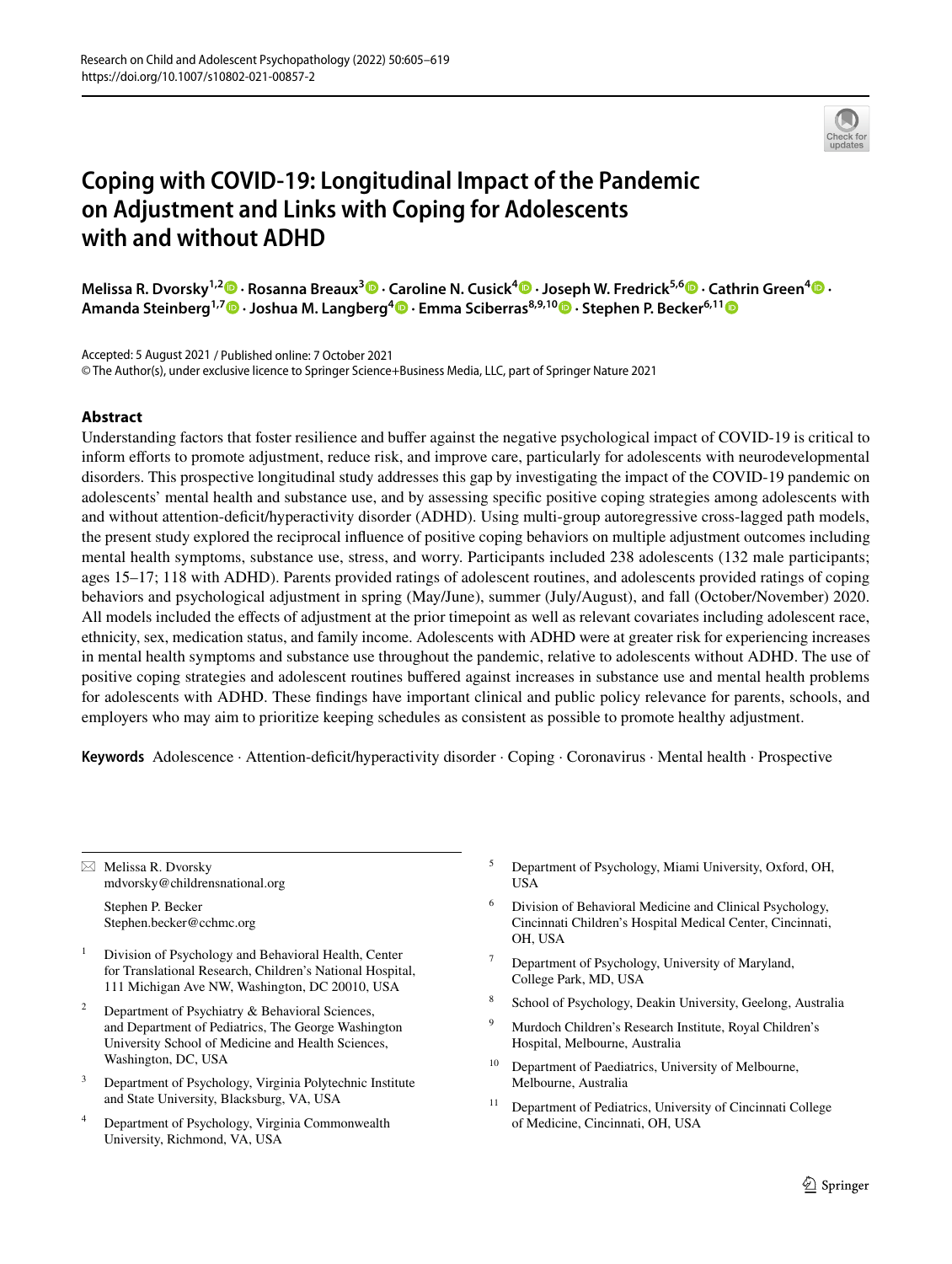Growing evidence supports the profound early impact of the COVID-19 pandemic on adolescent well-being and mental health functioning (Magson et al., [2020;](#page-14-0) Racine et al., [2020\)](#page-14-1). The social disruption including interruption of school routines, stay-at-home orders, social distancing, and prolonged stress associated with COVID-19 likely intensifes adjustment difficulties in adolescents, leading to significant short- and long-term mental health concerns. Although the negative impacts of COVID-19 pose signifcant challenges and distress, there is considerable variability in how youth have been impacted by the pandemic (Roy et al., [2021](#page-14-2)). In addition to understanding risk and maladjustment, it is equally important to understand factors that foster resilience and bufer against the negative psychological impact of COVID-19. This is crucial to informing eforts that promote adjustment, reduce risk, and improve care particularly for adolescents both during and after the pandemic. However, prospective longitudinal studies that include multiple assessments of adjustment and mental health throughout the course of the pandemic are scarce (Breaux et al., [2021a](#page-13-0); Magson et al., [2020](#page-14-0)). Examining mechanisms in which individuals adjust to chronic stressors like the COVID-19 pandemic has the potential to illuminate key constructs for understanding long-term coping and resilience.

# **Psychological Impact of COVID‑19 on Adolescents**

Adolescence may be a particularly difficult time for individuals to experience the disruptions associated with the COVID-19 pandemic. Adolescence is a critical developmental period associated with the prioritization of peer relationships, increased independence, as well as the onset of many mental health problems (Paus et al., [2008\)](#page-14-3). However, the changes and restrictions during COVID-19 have limited independence and reduced opportunities for peer socialization, while exacerbating mental health concerns (Ren et al., [2021;](#page-14-4) Silk et al., [2021\)](#page-14-5). Compared to students in elementary or middle school grades, students in high school report signifcantly higher levels of depression and anxiety symptoms and psychological distress in response to the COVID-19 pandemic (Tang et al., [2021\)](#page-14-6). In a study of Chinese adolescents, older age and higher community infection rates predicted increased depressive symptoms during school closures in spring 2020 (Ren et al., [2021](#page-14-4)). In another study of adolescent girls using daily diaries collected during spring 2020, not having a regular schedule and problems with online schooling predicted same day increases in negative affect, depressive, and anxiety symptoms (Silk et al., [2021](#page-14-5)).

Adolescents are also likely experiencing increased worries surrounding health, safety, fnancial stability, and uncertainty about the future. Both cross-sectional/retrospective (Ellis et al., [2020;](#page-13-1) Tang et al., [2021\)](#page-14-6) and prospective longitudinal (Magson et al., [2020\)](#page-14-0) studies examining the impact of the pandemic on adolescents have highlighted the role of elevated COVID-19-related distress, anxiety, and depression symptoms. This psychological impact of the COVID-19 pandemic is likely to be magnifed in adolescents with pre-existing mental health risk, such as attentiondeficit/hyperactivity disorder (ADHD).

Adolescents with ADHD appear to be particularly impacted by the coronavirus disease and its associated school closures, lockdowns, and social distancing requirements (Becker et al., [2020;](#page-13-2) Breaux et al., [2021a](#page-13-0); Sibley et al., [2021](#page-14-7)). Adolescents with ADHD frequently experience executive functioning difficulties, co-occurring mental health concerns, emotion regulation difficulties, family conflict, academic difficulties, and substance use problems (e.g. Barkley, [2015](#page-13-3)). As such, one can imagine that adolescents with ADHD may have particular difficulty adjusting to the major changes in daily life and associated stress and uncertainty during and after the pandemic. An imminent concern for adolescents with ADHD is that pandemic-related challenges might lead to permanent negative consequences such as heavy substance use, suicidal/parasuicidal behaviors, legal problems, or school dropout (Sibley et al., [2021](#page-14-7)).

A worsening of emotional well-being and increases in mental health symptoms during COVID-19 for adolescents with ADHD has been found across cross-sectional and retrospective studies (Bobo et al., [2020;](#page-13-4) Sciberras et al., [2020](#page-14-8); Sibley et al., [2021\)](#page-14-7). In the only prospective longitudinal study of mental health symptoms from pre-COVID-19 to during the pandemic among adolescents with and without ADHD, Breaux et al. ([2021a](#page-13-0)) demonstrated significant increases across adolescents in depression, anxiety, inattention, sluggish cognitive tempo, and oppositional defant disorder symptoms from pre-COVID-19 (data collected September 2018–February 2020) to spring 2020. However, with the exception of inattention symptoms, mental health symptoms decreased from spring to summer 2020, returning on average to similar levels as pre-COVID-19.

Despite multiple calls for research on substance use problems in adolescents during the COVID-19 pandemic (e.g. Sarvey et al., [2021](#page-14-9)), very few studies have examined the impact on substance use (Dumas et al., [2020](#page-13-5); Hawke et al., [2020\)](#page-13-6) and none have examined substance use behaviors among adolescents with ADHD during COVID-19 even though adolescents with ADHD are at increased risk for substance use problems (Lee et al., [2011](#page-13-7)). A cross-sectional study of adolescents and young adults (ages 14–28) found no signifcant diferences between retrospective report of pre-COVID-19 substance use relative to current use in April 2020 (Hawke et al., [2020](#page-13-6)). In another study of adolescents' (ages 14–18), retrospective reports of substance use (e.g.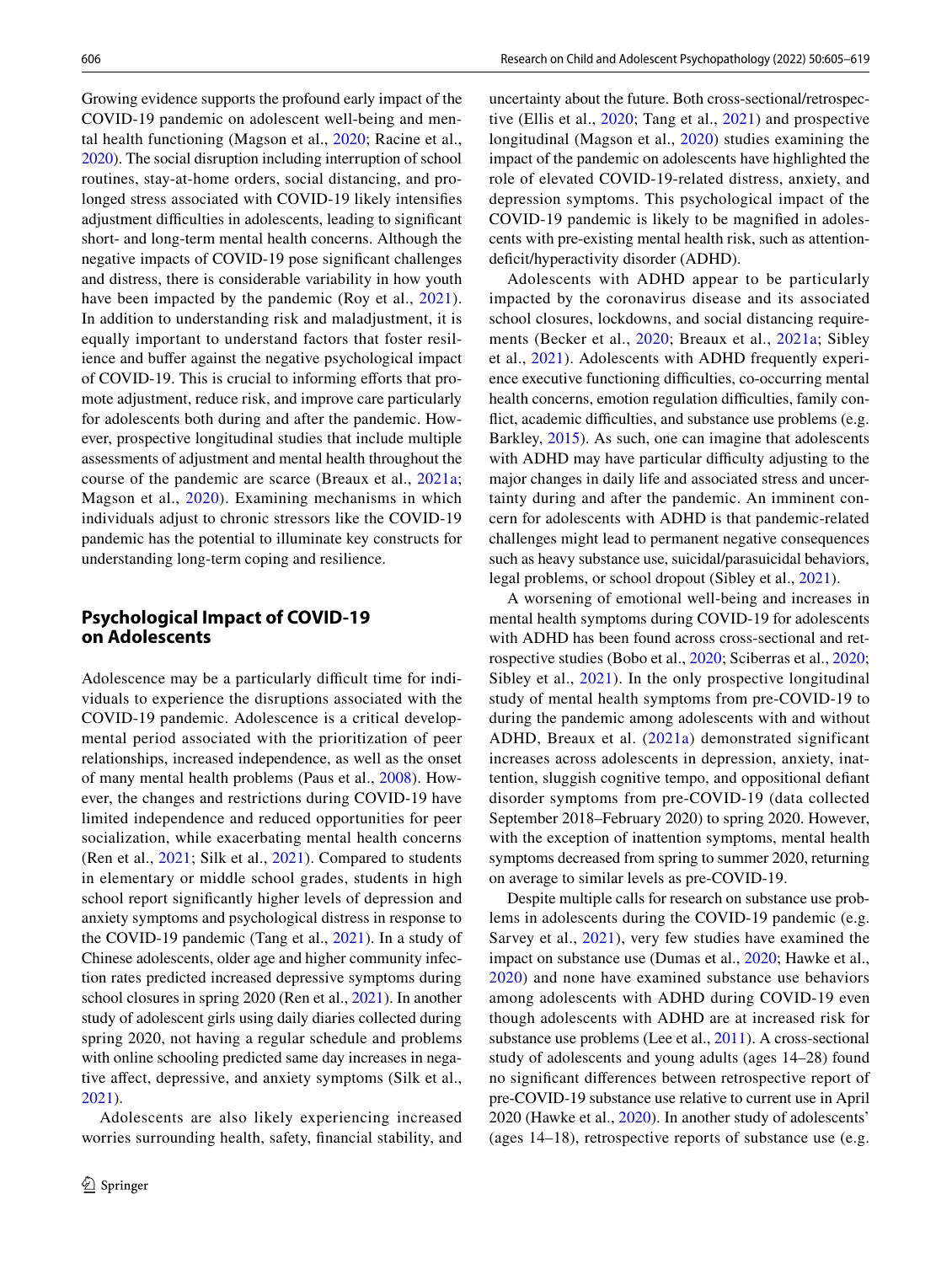alcohol, cannabis, vaping) prior to the pandemic decreased on average during the pandemic (April 2020), however the number of days using alcohol and cannabis use increased (Dumas et al., [2020](#page-13-5)). Dumas and colleagues ([2020\)](#page-13-5) also found adolescents' substance use patterns occurring in multiple contexts during the pandemic including face-toface with friends (23.6%), virtual contexts with friends (31.6%), with their parents (42.0%), and alone (49.3%).

To date, fndings on the psychological impact of COVID-19 for adolescents are limited to the immediate effects assessed in the beginning of the pandemic, and less is known about the longstanding impact on adolescent mental health, COVID-related worry or stress, and substance use. Further, it is unknown whether adolescent distress or worry about COVID-19, mental health concerns, and substance use behaviors might be exacerbated by ADHD. Additionally, there is growing evidence supporting potential positive impacts since the pandemic in youth with ADHD on mental health and daily life functioning (see Breaux et al., [2021a,](#page-13-0) [2021b](#page-13-8) and Dvorsky et al., [2020](#page-13-9) for reviews). For example, adolescents with ADHD may be less likely to experience bullying (either as victims or bullies), report experiencing increased time to relax and spend time with family, as well as reduced exposure to negative feedback during remote learning and improved self-esteem (Roy et al., [2021](#page-14-2); Sciberras et al., [2020](#page-14-8); Sibley et al., [2021\)](#page-14-7). Further, research is needed to examine individual factors that may increase or decrease risk for patterns of adjustment throughout the COVID-19 pandemic for adolescents with and without ADHD.

# **Coping Behaviors in Adolescents and Links to Mental Health**

Although the negative impacts of COVID-19 pose significant challenges, there is considerable variability in how individuals are impacted by the pandemic. As such, it is important to understand how and why certain individuals adapt throughout and following the COVID-19 pandemic (Dvorsky et al., [2020;](#page-13-9) Prime et al., [2020](#page-14-10)). A cross-sectional study of Chinese adolescents found daily routines and physical activity protected against risks for increased depressive symptoms (Ren et al., [2021\)](#page-14-4). Another study found that increased parent–child communication during the COVID-19 pandemic buffered against depressive symptoms for children and adolescents (Tang et al., [2021](#page-14-6)).

Similarly, certain individual coping factors, resources, or processes may serve as bufers against risks and promote adjustment in adolescents with ADHD (Dvorsky & Langberg, [2016](#page-13-10)). Given the highly heterogeneous nature of ADHD, understanding factors that foster resilience is critical to informing efforts to promote adjustment, reduce risk, and improve care for individuals with ADHD both during and after the pandemic. Past research has demonstrated the importance of self-efficacy, social support, and coping behaviors for predicting resilient outcomes among adolescents with ADHD (Dvorsky et al., [2020](#page-13-9); Dvorsky et al., [2016](#page-13-11); Edwards et al., [2021\)](#page-13-12). As COVID-19 has progressed, there is emerging evidence that some youth with ADHD are functioning well in some domains, despite experiencing impairment in other domains (Sciberras et al., [2020](#page-14-8); Sibley et al., [2021](#page-14-7); Zhang et al., [2020](#page-14-11)).

Accumulating research highlights variability in how adolescents with ADHD are coping with the pandemic (Breaux et al., [2021b](#page-13-8)). Indeed, findings from qualitative studies highlight adolescents with ADHD report experiencing less school-related strain and reduced exposure to negative feedback (Bobo et al., [2020;](#page-13-4) Roy et al., [2021\)](#page-14-2), improved self-esteem (Bobo et al., [2020](#page-13-4); Roy et al., [2021](#page-14-2)), and more time to relax (Sibley et al., [2021](#page-14-7)). Roy and colleagues ([2021\)](#page-14-2) examined parent qualitative responses about specific coping strategies during COVID-19 and whether coping mechanisms differed for youth with and without ADHD. They found the most frequently endorsed strategy to support remote learning was use of routines, schedules, organization, and/or time management, with this strategy being endorsed by over half of all parents (51.4%) but endorsed by significantly fewer parents of youth with ADHD than parents of youth without ADHD. This suggests that families of youth with ADHD may struggle more with maintaining consistent routines and schedules. Supporting this possibility, Becker et al. ([2020](#page-13-2)) found that adolescent routines were negatively associated with remote learning difficulties, but only in adolescents with ADHD, suggesting routines were uniquely promotive for ADHD. Coping behaviors and routines may support positive adjustment and buffer against the negative psychological impact of COVID-19 for adolescents. Although no study has examined factors that might buffer against substance use problems in adolescents during COVID-19, one qualitative study of patients with substance use disorders found that adults who experienced coping solidarity and connectedness were more successful in abstaining from substances during the COVID-19 pandemic (DeJong et al., [2020](#page-13-13)). Finally, it remains ambiguous whether adaptive functioning/adjustment provides scaffolding for the use of coping skills during periods of stress, such as the current COVID-19 pandemic, or whether coping provides precedes and therefore contextualizes adjustment and socio-emotional development. The current study builds upon prior work by examining multiple areas of COVID-19 adjustment among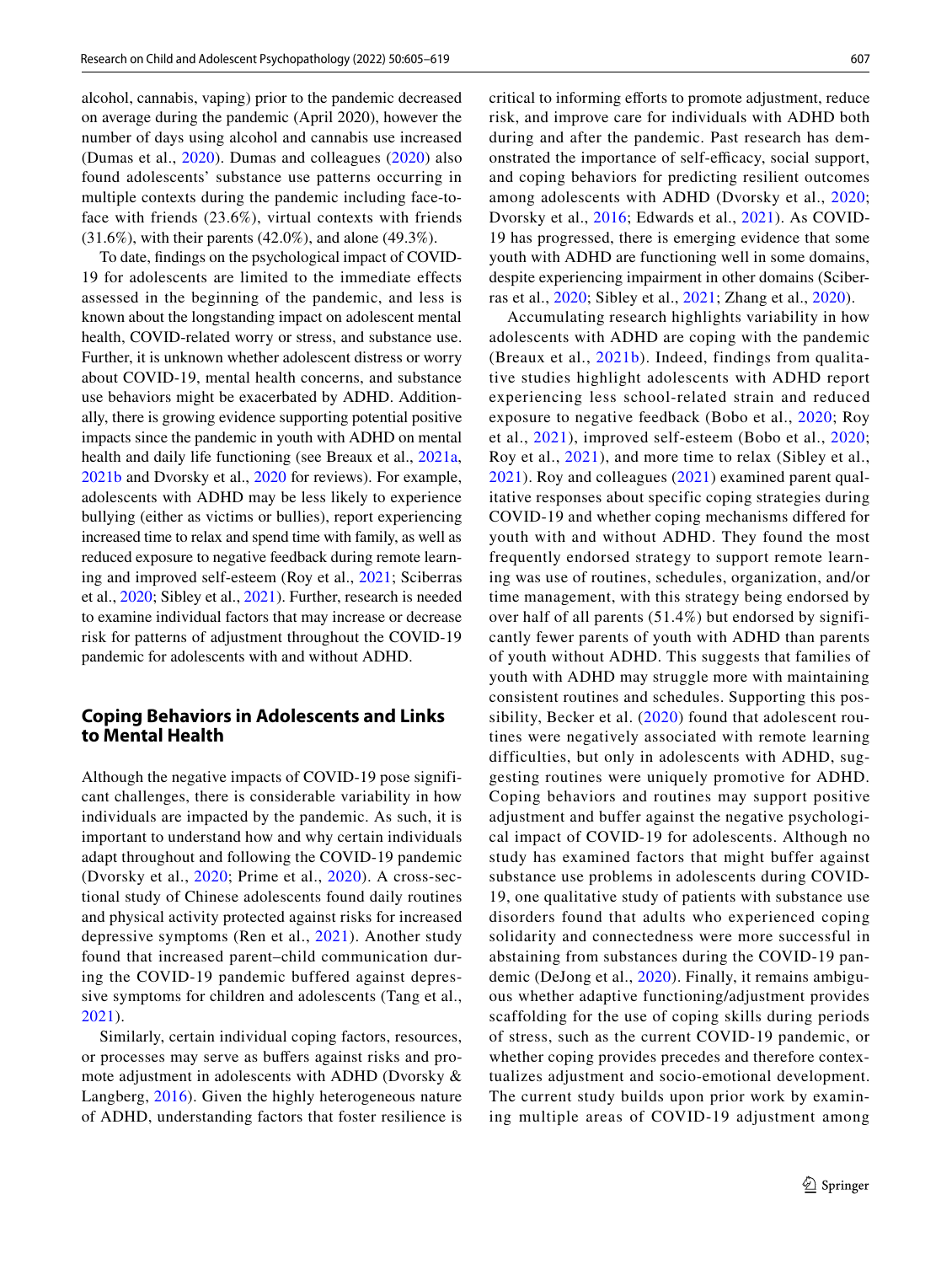adolescents with and without ADHD and examining potential reciprocal and transactional patterns between adjustment and coping from spring to fall 2020.

# **Present Study**

The present study sought to use a prospective, longitudinal study of adolescents to examine changes in, and predictors of, adjustment during the COVID-19 pandemic in adolescents with and without ADHD. We considered the infuence of coping behaviors on multiple adjustment outcomes including mental health symptoms, substance use, and COVIDrelated stress and worry. The frst aim of this study was to examine changes in mental health symptoms, substance use, COVID-related stress, COVID-related worry, and coping behaviors in adolescents with and without ADHD. Based on extant research (Breaux et al., [2021a;](#page-13-0) Roy et al., [2021](#page-14-2)), it was hypothesized that adolescents with ADHD would experience more adjustment difficulties and be less likely to engage in coping strategies, relative to adolescents without ADHD. The second aim was to examine whether the reciprocal infuence of changes in adjustment and coping during the pandemic difered for adolescents with and without ADHD. To address this aim, we use cross-lagged path analyses on three waves of data (from spring 2020 to late fall 2020) to understand the temporal sequence (i.e. multiple reciprocal processes) linking coping and adjustment. We hypothesized a negative, prospective relation between coping and adjustment difficulties, specifically mental health symptoms, substance use, COVID-19 related stress, and COVID-19 worry. Additionally, we explored whether the reverse direction was true; that is, whether adjustment predicted subsequent coping behaviors. The inclusion of ADHD status enabled us to examine whether bidirectional associations difer between adolescents with and without ADHD. Given research on active coping strategies buffering against COVID-19 related stress (Ren et al., [2021;](#page-14-4) Tang et al., [2021](#page-14-6)), we hypothesized that adolescents who engage in more coping behaviors will experience fewer mental health symptoms, less substance use, less COVID-related stress, and less worry about the pandemic. Further, based on fndings that adolescents with ADHD and poorer emotional regulation abilities display the highest symptomatology throughout the pandemic (Breaux et al., [2021a;](#page-13-0) McFayden et al., [2021\)](#page-14-12), we hypothesized the association between coping behaviors and adjustment would be most pronounced for youth with ADHD. Finally, as an exploratory aim, we examined multi-group analyses examining each domain of coping behavior (i.e. self-care behaviors, solitary activities, social behaviors, technology, creative expression) as separate predictors in each of the adjustment outcomes, and whether associations difered for adolescents with/without ADHD.

## **Methods**

#### **Participants and Procedures**

Participants were 238 adolescents (132 were male participants; ages 15–17 years) with and without ADHD who were initially recruited in eighth grade from local public schools across Ohio, Kentucky, and Virginia (United States). Based on a comprehensive diagnosis at the initial evaluation prior to COVID-19, 118 of the adolescents were diagnosed with ADHD (85 ADHD predominantly inattentive presentation, 33 ADHD combined presentation), with the remaining participants  $(n=120)$  comprising a comparison sample without ADHD. Adolescents identifed as predominantly White (82%), with 7% identifying as biracial/multiracial, 6% identifying as Black, 4% Asian, and 1% identifying as another race; 4% of the sample identifed as Latinx. Participants came from a range of socioeconomic backgrounds (*M* family income=\$93,073, *SD*=\$34,856), with 19% of families falling below the 2019 United States median household income. Details of the parent study and diagnostic procedures can be found in the Supplemental Materials, and further description of the sample are provided in Table S1.

Participants from the larger study (Becker et al., [2019](#page-13-14); Langberg et al., [2019\)](#page-13-15) who provided permission for further contact pre-COVID-19 (visits between September 2018 and February 2020;  $N = 262$ ; 90.8% retention) were invited to participate in the current study, with COVID-19 data being collected between May 15 and June 14, 2020 during initial stay-at-home orders (spring 2020), between July 1 and August 5, 2020 (summer 2020), and between October 15 and November 19, 2020 (fall 2020). The 238 participants who participated in the COVID-19 timepoints did not difer from 24 participants who were contacted for possible participation on adolescent sex  $(d=0.13)$ , race  $(d=0.16)$ , ethnicity  $(d=0.09)$ , family income  $(d=0.13)$ , ADHD symptoms  $(d=0.31)$ , overall impairment  $(d=0.30)$ , or self-reported internalizing symptoms (*d*=0.17), all *p*s>0.07. Parents and adolescents provided consent and assent, respectively, for participation and were compensated for participation at all timepoints. Data at all timepoints was collected online via REDCap. This study was approved by the Cincinnati Children's Hospital Medical Center and Virginia Commonwealth University Institutional Review Boards.

## **Measures**

## **Coronavirus Health Impact Survey (CRISIS)**

The CRISIS (Nikolaidis et al., [2020\)](#page-14-13) was developed by National Institute of Mental Health (NIMH) investigators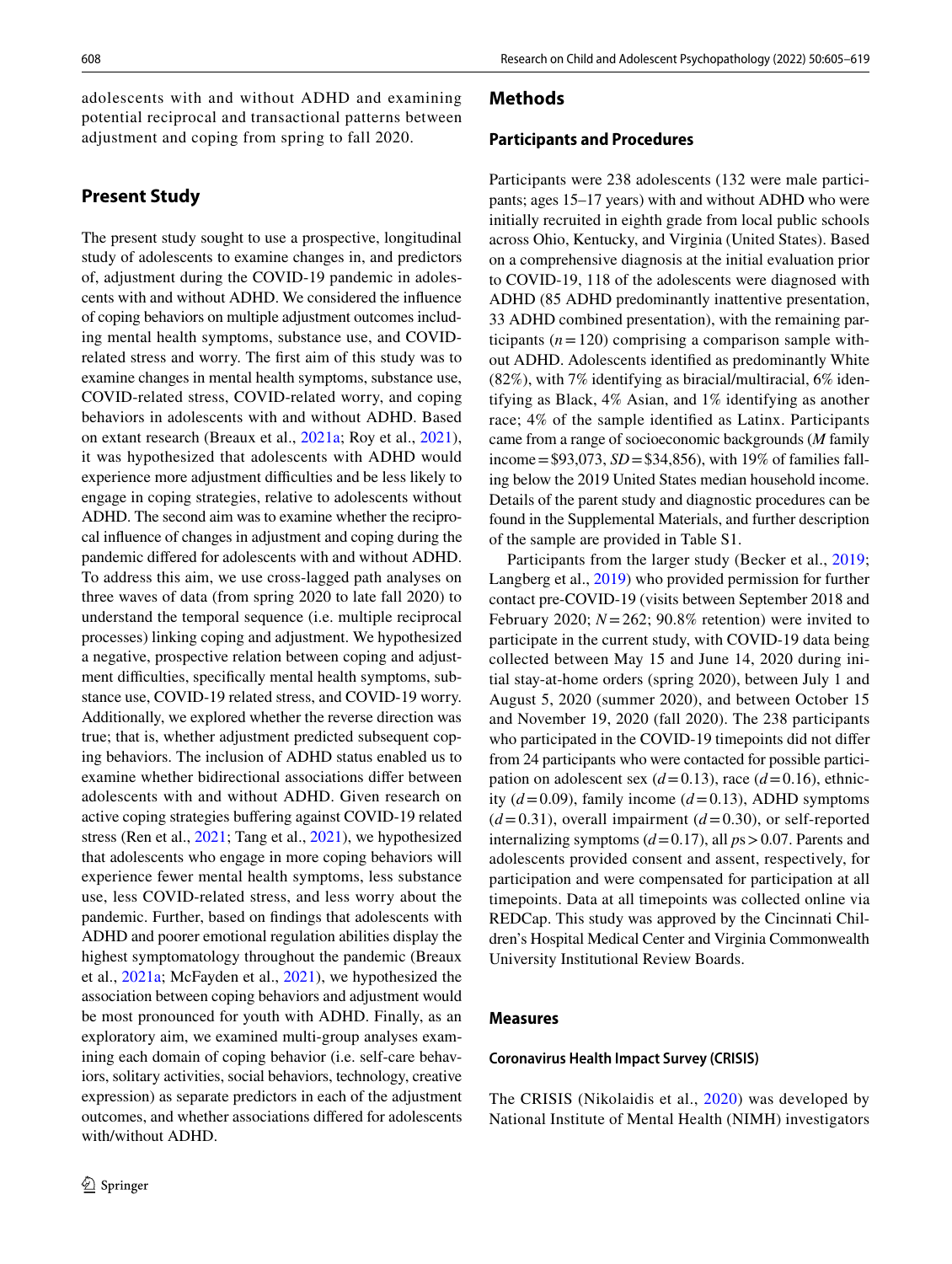and collaborators ([www.crisissurvey.org\)](http://www.crisissurvey.org) and was completed by adolescents at each of the three COVID-19 timepoints. To measure the impact of COVID-19 on adjustment in the present study, items from the adolescent version assessing mental health symptoms, substance use, worry about COVID-19, and stress related to COVID-19 restrictions/changes were utilized. The worry scale consists of fve items assessing worries about COVID-19 (e.g. "How worried have you been about being infected?", "How worried have you been about your physical health being infuenced by COVID-19?") rated on a fve-point scale (1=*not at all/none*; 5=*extremely/a great amount*). Mean scores were calculated to create a worry composite, with higher scores indicating high levels of worry related to the pandemic ( $\alpha s = 0.82 - 0.84$ ). Five items additional assess stress associated with COVID-19 restrictions/changes (e.g. "How stressful have the restrictions on leaving home been for you?", "How stressful have these changes in social contacts been for you?") rated on a five-point scale  $(1 = not$ *at all/none*; 5=*extremely/a great amount*). A mean composite score for COVID-related stress was calculated, with higher scores indicating high levels of stress from the pandemic ( $\alpha s = 0.70 - 0.76$ ). The mental health scale consists of 10 items rated on a fve-point scale (1=*not at all;* 5 = *extremely*) assessing adolescents' emotions/feelings associated with their mental health (e.g. sadness, restlessness, anxiety, fatigue) over the past two weeks. Mean scores were calculated to create a mental health composite, with higher scores indicating greater mental health symptom severity ( $\alpha s = 0.86 - 0.88$ ). Three items assessing the frequency of substance use including alcohol, vaping, and cigarettes were rated on a fve-point scale (1=*not at all;* 5 = *regularly*), with higher scores indicating higher frequency of use ( $\alpha s = 0.66 - 0.73$ ). In the present study, all CRISIS items assessed functioning during the past two weeks and were assessed at all three timepoints during COVID-19, with the exception of the substance use scale which was assessed retrospectively in the three months prior to COVID-19 during spring 2020, and at the spring 2020 and summer 2020 COVID-19 timepoints (but not in fall 2020).

## **COVID‑19 Adolescent Symptom and Psychological Experience Questionnaire (CASPE)**

The CASPE (Ladouceur, [2020](#page-13-16)) is an adolescent-report measure designed to assess experiences related to COVID-19 including various coping strategies and was completed by adolescents at all three COVID-19 timepoints. Five mean composites were created: *self-care behaviors* (4 items; e.g. getting a good night's sleep, exercising, eating healthier), *solitary behaviors* (4 items; e.g. reading a book, meditation practice), *social behaviors* (4 items; e.g. talking with friends,

playing board games, engaging in more family activities), *technology* (4 items; e.g. playing video games, watching a movie), and *creative expression* (3 items; e.g. arts or crafts, writing). Each coping strategy item is rated either yes (1) or no (0) and items on each scale are averaged such that higher mean scores indicate higher levels of engagement in coping behaviors. A global mean composite of all coping behaviors was utilized in the autoregressive cross-lagged models in the present study ( $\alpha s = 0.73 - 0.77$ ).

#### **Adolescent Routines Questionnaire (ARQ)**

Parents completed the ARQ (Piscitello et al., [2019\)](#page-14-14) to assess adolescents' engagement in daily routines, activities, and structure as a potential coping mechanism during the pandemic. Items are rated on a fve-point scale ranging from 0=*Never* to 4=*Nearly Always.* A total composite score across 26 items was used in the present study to assess adolescent daily routines ( $\alpha s = 0.89 - 0.91$ ). The ARQ has demonstrated acceptable internal consistency  $(\alpha s = 0.82 - 0.85)$ and construct validity in a sample of adolescents 12–17 (Piscitello et al., [2019\)](#page-14-14). Specifcally, adolescent routines as measured by the ARQ parent-report is positively correlated with parent-report of family routines  $(r=0.41)$  and adolescent adaptive skills  $(r=0.58)$ , and negatively associated with executive functioning skills deficits  $(r=0.56)$ (Piscitello et al., [2019](#page-14-14)).

#### **Demographic Variables**

Adolescents reported on their racial (Black = 1, non-Black = 0) and ethnic (Latinx = 1, non-Latinx = 0) identity. Parents reported adolescents' biological sex (male  $= 0$ ;  $f$  female  $=1$ ) and family income all timepoints. Three medication status covariates were used based on parent-report of medication on the Vanderbilt ADHD Diagnostic Rating Scale (Wolraich et al., 2003) at each timepoint  $(1 = 0$  medication,  $0 =$  not on medication or unsure).

#### **Analyses**

Descriptive statistics were examined to assess diferences in coping behaviors, mental health symptoms, substance use, COVID-19 related stress, and worries about COVID-19 for adolescents with and without ADHD throughout the pandemic. The bidirectional and reciprocal infuences between coping, routines, and adjustment were examined using multigroup autoregressive cross-lagged models (ARCL) path analysis with *MPlus 8.4*. All models used the maximum likelihood estimation with robust standard errors (MLR), which computes mean-adjusted maximum likelihood estimates for nonnormally distributed data and is recommended for small and medium sample sizes (Muthén & Muthén, [2020](#page-14-15)).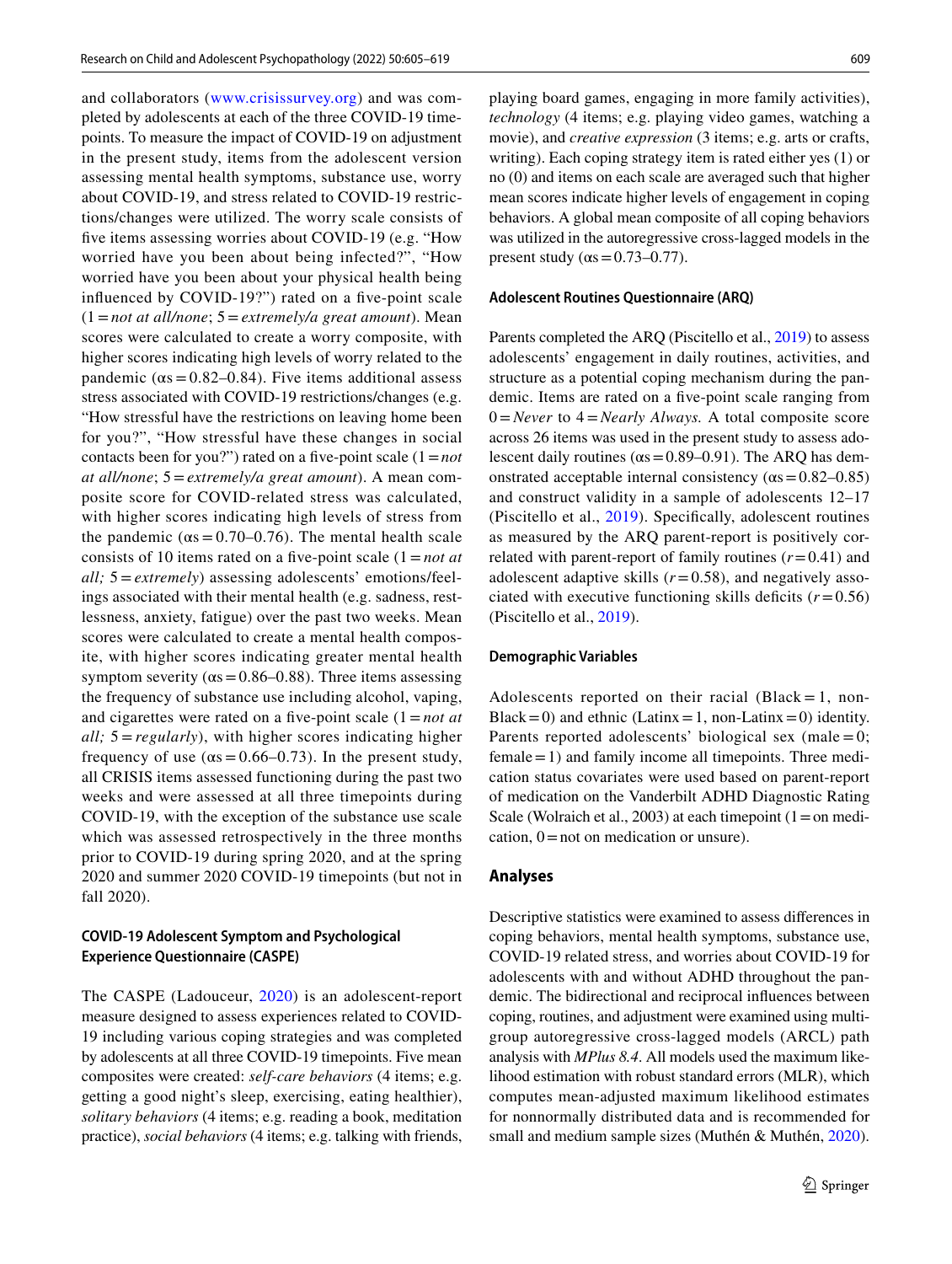Chi-square goodness-of-ft indices and incremental ft indices including the comparative fit index (CFI; values  $> 0.90$ ), and root-mean-square error of approximation (RMSEA; values < 0.08) were examined for adequate model fit (Wang  $\&$ Wang, [2012\)](#page-14-16).

Each model included the autoregressive paths (predicting a construct from its prior level) and the cross-lagged paths (connecting coping behaviors and adjustment across adjacent time points). Three ARCL models were ft separately for (a) worries about COVID, (b) COVID-related stress, and (c) mental health symptoms, with adolescent coping behavior and routines across the three study waves. A fourth model was fit for substance use from the retrospective report of pre-COVID-19 substance use and across two timepoints during COVID-19 (spring and summer 2020) with the same coping and routines variables included. Adolescents with ADHD were more likely male adolescents ( $d$ =0.40) and to take medication for ADHD (*d*s=0.57–1.09; see Table S1). As such, all models included adolescent sex, race, ethnicity, cohort, and medication status at each of the three timepoints as covariates. Residual correlations at each wave were also specifed to examine the concurrent correlations between coping, routines, and adjustment, unexplained by the cross-lagged associations. After a model was established that ft the data, we tested whether the stability paths could be constrained to be equal over time. Next, we tested whether the cross-lagged paths between coping/routines and the adjustment outcome could be constrained to be equal over time. Satorra-Bentler scaled  $\chi^2$  difference tests (Satorra & Bentler, [2001\)](#page-14-17) were used to compare the fit of nested models.<sup>1</sup> If constraining paths to be equal over time did not result in a signifcant decrease in model ft, this indicates that there is time-invariance. Group diferences in signifcant cross-lagged paths were examined with Wald Tests. Finally, exploratory multi-group path models examined the relative infuence of each domain of coping behaviors (self-care, solitude, social behavior, technology, creative expression) and routines assessed in the spring 2020 for predicting adolescent COVID-related worry, stress, mental health symptoms, and substance use in the summer 2020, controlling for initial levels.

## **Results**

## **Preliminary Analyses**

Descriptive statistics for the total sample, ADHD group, and non-ADHD comparison group are presented in Table [1.](#page-6-0)

Adolescents with ADHD engaged in signifcantly less routines ( $ds = 0.75 - 0.92$ ) and coping strategies ( $ds = 0.32 - 0.39$ ) at all timepoints during COVID-19, compared to those without ADHD. At the same time, adolescents without ADHD demonstrated greater worry about COVID-19  $(ds=0.21-0.51)$  in the spring and summer, relative to adolescents with ADHD. Adolescents with ADHD reported higher levels of substance use approaching signifcance in spring  $2020(d=0.22)$  and significant during summer  $2020$  $(d=0.35)$  relative to adolescents without ADHD, despite similar mean levels on retrospective report of substance use three months prior to COVID (ADHD:  $M = 3.19$ ,  $SD = 0.76$ ; without ADHD:  $M = 3.33$ ,  $SD = 1.19$ ;  $t(260) = 1.04$ ,  $p=0.303, d=0.13$ . Initially, there were no significant differences in mental health symptoms in the spring; however, in the summer and fall adolescents with ADHD reported higher levels of mental health symptoms (*d*s=0.26–0.29). Overall, adolescents without ADHD reported higher levels of stress from COVID-19 relative to adolescents with ADHD, although this was only signifcantly diferent in the summer  $(d = 0.25)$ .

Bivariate correlations among all of the coping behaviors, routines, and adjustment outcomes across all three time points are presented in Table S2. Coping and routines were generally associated with less mental health symptoms ( $rs = 0.00$  to  $-0.24$ ) and lower levels of substance use (*r*s=−0.07 to −0.37). Worries about COVID and COVIDrelated stress negatively correlated with adolescent routines, but positively correlated with coping behaviors. COVIDrelated stress and worry were modestly correlated across time  $(rs = 0.22$  to 0.44), suggesting these constructs were not redundant, representing unique aspects of adjustment to COVID-19.

# **Cross‑Lagged Models of Coping Behaviors, Routines, and Adjustment**

For all models, constraining the stability paths resulted in a significant decrease in model fit, indicating that the stability of coping, routines, and adjustment changed over time. Similarly, for all models, constraining the cross-lagged paths resulted in a signifcant decrease in model ft, indicating these associations varied over time. As such for each outcome, stability and cross-lagged paths were freely estimated. Standardized parameters are presented in Figs. [1](#page-9-0) and [2](#page-10-0).

#### **Mental Health Symptoms**

The model examining the longitudinal association and reciprocal effects of adolescent routines, coping, and mental health symptoms (Fig. [1a](#page-9-0)) demonstrated good model fit (*CFI* = 0.96, *RMSEA* = 0.06,  $\chi^2$ (95) = 134.30,  $p = 0.01$ ). For adolescents with ADHD, adolescent

<span id="page-5-0"></span><sup>1</sup> To conserve space, model ft statistics are only reported for fnal models. Fit statistics and results of the chi-square diference tests are available on request of the frst author.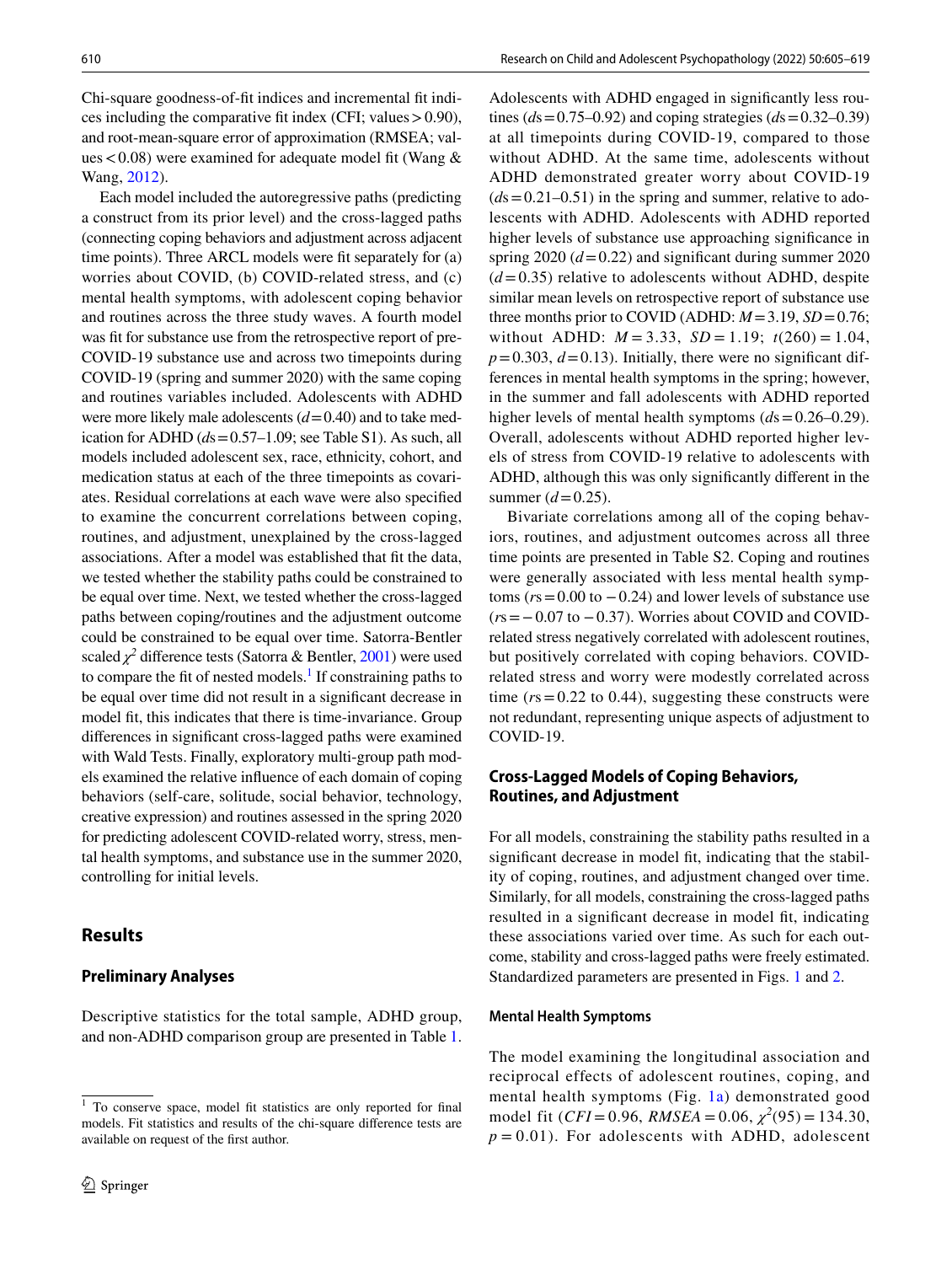<span id="page-6-0"></span>

|  | Table 1 Descriptive Statistics of Coping and Adjustment for Total, ADHD, and Comparison Samples |  |  |  |  |  |
|--|-------------------------------------------------------------------------------------------------|--|--|--|--|--|
|--|-------------------------------------------------------------------------------------------------|--|--|--|--|--|

|                                         | <b>Total Sample</b><br>M(SD)<br>$N = 238$ | ADHD Sample M(SD)<br>$N = 118$ | Comparison Sample $t$<br>M(SD)<br>$N = 120$ |                   | $\overline{d}$ |
|-----------------------------------------|-------------------------------------------|--------------------------------|---------------------------------------------|-------------------|----------------|
|                                         | Spring 2020                               |                                |                                             |                   |                |
| Worries About COVID-19                  | 2.29(.75)                                 | 2.17(0.75)                     | 2.40(0.74)                                  | $2.37**$          | .31            |
| Stress from COVID-19                    | 2.36(.83)                                 | 2.32(.89)                      | 2.40(0.76)                                  | .70               | .10            |
| Impact of COVID-19 on Mental Health     | 2.62(0.74)                                | 2.65(.75)                      | 2.60(.74)                                   | $-.48$            | .06            |
| Impact of COVID-19 on Substance Use     | 4.91(1.55)                                | 5.08(1.34)                     | 4.73(1.73)                                  | $-1.70^{\dagger}$ | .22            |
| <b>Parent Rated Adolescent Routines</b> | 46.16 (12.32)                             | 41.46 (12.51)                  | 50.75 (10.27)                               | $6.22***$         | .82            |
| Coping Strategies (Mean)                | 1.45(.66)                                 | 1.32(0.66)                     | 1.57(.64)                                   | 2.97**            | .39            |
| Coping with Self-Care                   | 1.53(1.24)                                | 1.25(1.11)                     | 1.81(1.30)                                  | $3.50**$          | .46            |
| Coping with Solitude                    | 1.04(0.91)                                | 1.01(.94)                      | 1.08(.88)                                   | .58               | .08            |
| Coping with Social Behavior             | 1.49(1.05)                                | 1.41(1.05)                     | 1.57(1.04)                                  | 1.17              | .15            |
| Coping with Technology                  | 2.59(1.11)                                | 2.49(1.26)                     | 2.69(.93)                                   | 1.39              | .18            |
| Coping with Creative Expression         | .57(.79)                                  | .44(.70)                       | .71(.85)                                    | $2.64**$          | .35            |
|                                         | Summer 2020                               |                                |                                             |                   |                |
| Worries About COVID-19                  | 2.08(.75)                                 | 1.88(.71)                      | 2.25(.75)                                   | 3.87***           | .51            |
| Stress from COVID-19                    | 2.09(0.72)                                | 1.99(0.76)                     | 2.18(.66)                                   | $1.86*$           | .25            |
| Impact of COVID-19 on Mental Health     | 2.40(0.66)                                | 2.48(.71)                      | 2.30(.61)                                   | $-1.95*$          | .26            |
| Impact of COVID-19 on Substance Use     | 4.85(1.54)                                | 5.13(1.47)                     | 4.59(1.57)                                  | $-2.67**$         | .35            |
| <b>Parent Rated Adolescent Routines</b> | 47.37 (11.14)                             | 43.49 (11.86)                  | 51.22 (8.87)                                | $5.64***$         | .75            |
| Coping Strategies (Mean)                | 1.47(0.65)                                | 1.36(.66)                      | 1.58(.63)                                   | $2.54**$          | .34            |
| Coping with Self-Care                   | 1.68(1.16)                                | 1.52(1.08)                     | 1.84(1.22)                                  | $2.07*$           | .27            |
| Coping with Solitude                    | 1.12(.97)                                 | 1.07(.96)                      | 1.16(0.98)                                  | .70               | .09            |
| Coping with Social Behavior             | 1.41(1.05)                                | 1.30(1.08)                     | 1.52(1.01)                                  | $1.62^{\dagger}$  | .22            |
| Coping with Technology                  | 2.61(1.10)                                | 2.49(1.21)                     | 2.74(.97)                                   | $1.72^{\dagger}$  | .23            |
| Coping with Creative Expression         | .53(.75)                                  | .42(.67)                       | .63(.81)                                    | $2.23*$           | .30            |
|                                         | <b>Fall 2020</b>                          |                                |                                             |                   |                |
| <b>Worries About COVID-19</b>           | 2.07(0.83)                                | 1.94(.85)                      | 2.18(.80)                                   | 1.37              | .18            |
| Stress from COVID-19                    | 2.06(0.72)                                | 2.05(.81)                      | 2.07(0.63)                                  | .17               | .03            |
| Impact of COVID-19 on Mental Health     | 2.53(.52)                                 | 2.59(.55)                      | 2.49(0.48)                                  | $2.14*$           | .29            |
| <b>Parent Rated Adolescent Routines</b> | 68.24 (15.49)                             | 61.23(16.81)                   | 74.71 (10.70)                               | 7.23***           | .97            |
| Coping Strategies (Mean)                | 1.27(0.66)                                | 1.16(0.69)                     | 1.37(0.62)                                  | $2.38*$           | .32            |
| Coping with Self-Care                   | 1.39(1.21)                                | 1.12(1.18)                     | 1.63(1.19)                                  | $3.25***$         | .44            |
| Coping with Solitude                    | 0.95(.87)                                 | 0.84(0.81)                     | 1.04(0.90)                                  | $1.78^{\dagger}$  | .24            |
| Coping with Social Behavior             | 1.14(0.94)                                | 1.14(0.98)                     | 1.14(0.91)                                  | $-.04$            | .01            |
| Coping with Technology                  | 2.37(1.23)                                | 2.29(1.38)                     | 2.44(1.09)                                  | .93               | .13            |
| Coping with Creative Expression         | .48                                       | .39(.70)                       | .57(.79)                                    | $1.70^{\dagger}$  | .23            |

*df*=236 at Spring and Summer comparisons and *df*=225 for fall comparisons. Cohen's *d* was calculated as a measure of efect size, with .3, .5, and .8 representing small, medium, and large effects, respectively (Cohen, 1988).  $\frac{1}{T}p < 0.10$ ,  $\frac{k}{T}p < 0.01$ ,  $\frac{k}{T}p < 0.01$ 

routines and coping in the spring predicted decreased mental health symptoms in summer, and this pattern persisted for coping behaviors in the fall. For adolescents without ADHD, coping behaviors in the summer approached significance in predicting mental health in the fall  $(\beta = 0.16, p = 0.072)$ , and other cross-lagged effects were nonsignificant. Moreover, for adolescents with ADHD, increased mental health symptoms in the spring was associated with greater coping behaviors in the summer, although this effect was not significant in the fall and not observed for adolescents without ADHD. Moreover, Wald tests showed that these cross-lagged paths were significantly stronger for adolescents with ADHD than adolescents without ADHD (*Wald* = 22.54,  $p=0.004$ ). Adolescent sex was the only covariate significantly associated with mental health symptoms such that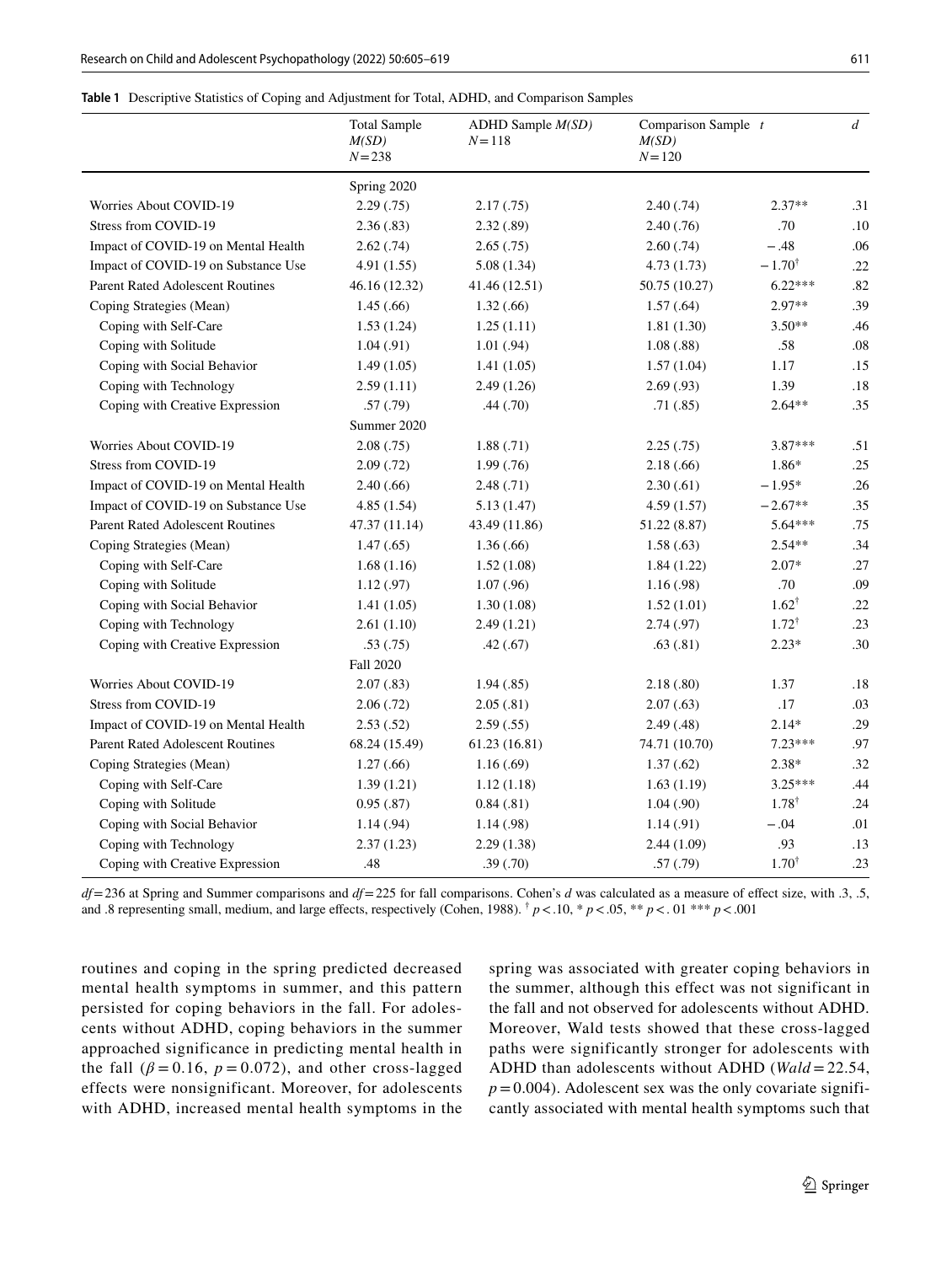female adolescents had greater symptom severity across timepoints ( $ps < 0.001$ ).

## **Worries About COVID‑19**

The model for COVID-19-related worries (Fig. [1b\)](#page-9-0) demonstrated adequate model ft (*CFI*=0.98, *RMSEA*=0.04,  $\chi^2(95) = 112.67$ , *p*=0.103). For adolescents with ADHD, increased worry about COVID-19 in spring was associated with increased coping behaviors and routines in the summer, and in turn increased coping in the summer was associated with decreased worry in the fall. None of the cross-lagged paths were signifcant between coping and worries about COVID-19 for adolescents without ADHD, yet Wald tests found cross-lagged paths between coping, routines, and worry did not signifcantly vary in magnitude between adolescents with and without ADHD (*Wald*=14.52, *p*=0.069).

#### **COVID‑19 Related Stress**

For the model examining COVID-related stress (Fig. [1c](#page-9-0);  $CFI = 0.98$ ,  $RMSEA = 0.04$ ,  $\chi^2(95) = 112.05$ ,  $p = 0.100$ ) increased initial stress related to COVID-19 in spring and summer was associated with increased coping behaviors and in the summer and subsequent fall, only for adolescents with ADHD. Increased use of routines in the summer predicted lower levels of stress about COVID-19 in the fall, again only for adolescents with ADHD but not those without ADHD. Moreover, Wald tests showed that these cross-lagged paths were signifcantly stronger for adolescents with ADHD than adolescents without ADHD (*Wald* = 17.30,  $p = 0.027$ ).

Adolescent sex was the only covariate signifcantly associated with stress such that female adolescents were associated with greater levels of stress across time  $(ps < 0.001)$ .

#### **Substance Use**

In the model examining substance use (Fig. [2](#page-10-0); *CFI*=0.91,  $RMSEA = 0.08$ ,  $\chi^2(110) = 194.01$ ,  $p < 0.001$ ), adolescent routines in the spring signifcantly predicted decreased substance use in the summer for both adolescents with and without ADHD. Coping behaviors in the spring predicted decreased substance use in the summer, but only for adolescents with ADHD. Increased substance use in the summer was associated with less use of routines and coping in the fall, only for adolescents with ADHD. Cross-lagged paths were signifcantly stronger for adolescents with ADHD compared to adolescents without ADHD (*Wald* = 18.27,  $p = 0.006$ ).

# **Path Models of Routines and Individual Coping Behaviors Predicting Adjustment**

Based on the observed longitudinal associations and reciprocal efects between coping behaviors and mental health symptoms, substance use, worry, and stress in the ARCL models, we then conducted additional exploratory multigroup path models predicting adjustment using the individual coping subscales (see Table [2\)](#page-8-0). For mental health symptoms, controlling for spring levels of mental health severity, solitary coping ( $\beta$ =−0.012, *p*=0.040), social coping ( $\beta$ =−0.01, *p*=0.038), coping with technology (*β*=−0.02, *p*=0.010), and adolescent routines ( $\beta$ =−0.16, *p*=0.002) significantly predicted decreased mental health symptoms in the summer for adolescents with ADHD. None of the coping factors predicted mental health severity for adolescents without ADHD. Race was signifcantly associated with summer mental health severity ( $\beta$ =−0.18, *p*=0.010) such that for adolescents without ADHD, those who identifed as Black were associated with greater severity of symptoms. Overall, these variables predicted 58% of the variance in mental health severity for adolescents with ADHD and 55% of the variance for adolescents without ADHD. For predicting substance use, controlling for initial levels of substance use in the spring, coping with technology ( $\beta$ =−0.14, *p*=0.033), and adolescent routines ( $\beta$ =−0.15, *p*=0.027) significantly predicted decreased substance use in the summer for adolescents with ADHD. Overall, these variables predicted 60% of the variance in substance use for adolescents with ADHD and 49% of the variance for adolescents without ADHD. For worry related to COVID-19, controlling for initial levels of worry in the spring, self-care  $(\beta = -0.02, p = 0.046)$ , solitary coping (*β*=−0.01, *p*=0.049), social coping (*β*=−0.01, *p*=0.007), and adolescent routines ( $\beta$ =−0.11, *p*=0.041) signifcantly predicted worry in the summer for adolescents

<span id="page-7-0"></span><sup>2</sup> Our primary aim was to examine ADHD as a potential moderator of the relations between coping/routines and adjustment outcomes during the COVID-19 pandemic. Since tests of statistical interactions are typically underpowered in nonexperimental research (McClelland & Judd, [1993](#page-14-18)), we chose to limit the number of covariate or predictor variables included in these models. Further, while including all important covariates and predictor variables and examining multiple outcomes of adjustment strengthens confdence in the fndings, increasing the number of variables and paths to be tested, also increases the probability of a Type 1 error. We viewed the inclusion parent- and adolescent-rated coping factors in the path models predicting adjustment as important to expanding understanding of the longitudinal and potentially reciprocal associations over time to inform future research. Nonetheless, we acknowledge that the decision to examine each of these outcome domains separately may have increased the probability of having a Type 1 error. There is no simple solution to this dilemma, particularly as a Bonferroni or related corrections have been heavily criticized for creating additional methodological and statistical problems (Nagagawa, 2004; Moran, [2003;](#page-14-19) Perneger, 1998). Therefore, we did not apply such a correction, but acknowledge that if such a correction were used the efects of a) T1 stress to T2 coping; b) T1 worry to T2 routines; and c) T1 coping to T2 mental health symptoms and T2 substance use would be lost.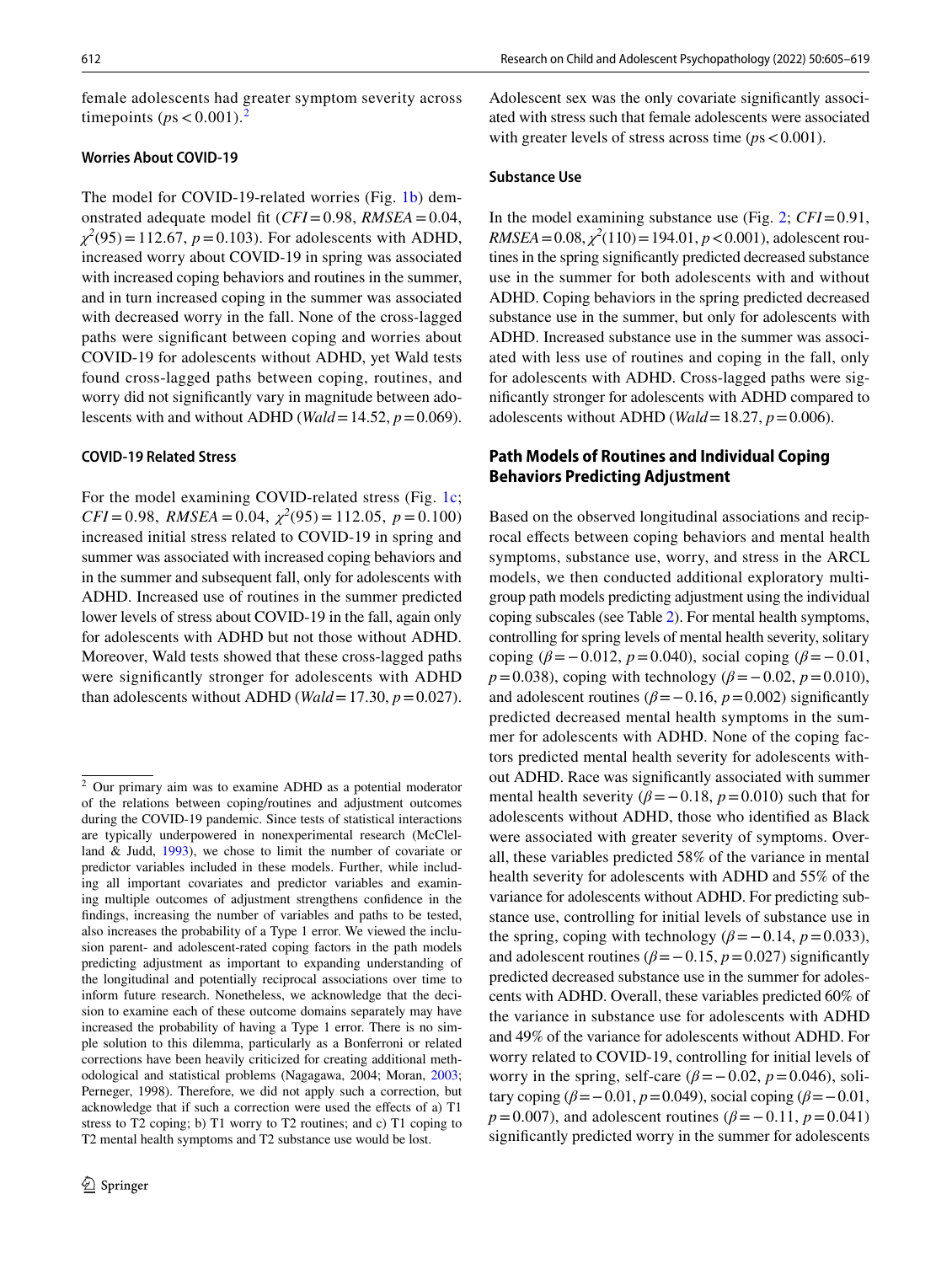<span id="page-8-0"></span>**Table 2** Multi-Group Moderated Regression Models of Adolescent Coping Predicting Adjustment

| Spring 2020 Predictors                                        | <b>ADHD</b> Sample                                            |     |                   |                                                    | <b>Comparison Sample</b> |             |                   |  |  |
|---------------------------------------------------------------|---------------------------------------------------------------|-----|-------------------|----------------------------------------------------|--------------------------|-------------|-------------------|--|--|
|                                                               | $\beta$                                                       | SE  |                   | $\boldsymbol{t}$                                   | B                        | SE          | $\boldsymbol{t}$  |  |  |
| DV: Adolescent COVID Impact on Mental Health (Summer<br>2020) |                                                               |     |                   |                                                    |                          |             |                   |  |  |
| Initial Mental Health Symptoms                                | .62                                                           | .08 |                   | $8.19***$                                          | .58                      | .06         | 10.59***          |  |  |
| Cohort                                                        | .15                                                           | .09 |                   | 1.65                                               | .09                      | .07         | 1.26              |  |  |
| <b>Black</b>                                                  | .08                                                           | .10 |                   | .82                                                | $-.18$                   | .07         | $-2.53*$          |  |  |
| Latinx                                                        | .04                                                           | .09 |                   | .44                                                | .07                      | .05         | 1.33              |  |  |
| <b>Sex</b>                                                    | .02                                                           | .11 |                   | .20                                                | .11                      | .07         | 1.56              |  |  |
| <b>Medication Status</b>                                      | .05                                                           | .08 |                   | .64                                                | .08                      | .07         | 1.24              |  |  |
| <b>Parent Rated Adolescent Routines</b>                       | $-.16$                                                        | .06 |                   | $-2.56**$                                          | $-.06$                   | .06         | $-.97$            |  |  |
| Coping with Self-Care Behaviors                               | $-.01$                                                        | .01 |                   | $-1.80^{\dagger}$                                  | $-.01$                   | .01         | $-.95$            |  |  |
| Coping with Solitude                                          | $-.01$                                                        | .01 |                   | $-2.14*$                                           | $-.01$                   | .01         | $-.94$            |  |  |
| Coping with Social Behaviors                                  | $-.01$                                                        | .01 |                   | $-2.05*$                                           | $-.01$                   | .01         | $-.95$            |  |  |
| Coping with Technology                                        | $-.02$                                                        | .01 |                   | $-2.69**$                                          | $-.01$                   | .01         | $-.95$            |  |  |
| Coping with Creative Expression                               | $-.01$                                                        | .01 |                   | $-1.73^{\dagger}$                                  | $-.01$                   | .01         | $-.95$            |  |  |
|                                                               | DV: Adolescent COVID Impact on Substance Use (Summer<br>2020) |     |                   |                                                    |                          |             |                   |  |  |
| <b>Initial Substance Use</b>                                  | .60                                                           | .09 | $6.52***$         |                                                    | .67                      | .10         | $6.58***$         |  |  |
| Cohort                                                        | .06                                                           | .07 | .88               |                                                    | $-.04$                   | .06         | $-.68$            |  |  |
| <b>Black</b>                                                  | $-.03$                                                        | .09 | $-.34$            |                                                    | $-.03$                   | .05         | $-.62$            |  |  |
| Latinx                                                        | .04                                                           | .12 | .34               |                                                    | $-.06$                   | .05         | $-1.36$           |  |  |
| Sex                                                           | $-.07$                                                        | .09 | $-.81$            |                                                    | $-.12$                   | .10         | $-1.18$           |  |  |
| <b>Medication Status</b>                                      | .02                                                           | .04 | .41               |                                                    | .14                      | .10         | 1.44              |  |  |
| Parent Rated Adolescent Routines                              | $-.15$                                                        | .07 | $-2.00*$          |                                                    | $-.05$                   | .08         | $-.60$            |  |  |
| Coping with Self-Care Behaviors                               | $-.02$                                                        | .01 | $-1.32$           |                                                    | $-.01$                   | .01         | $-.60$            |  |  |
| Coping with Solitude                                          | $-.12$                                                        | .01 | $-1.61^{\dagger}$ |                                                    | $-.00$                   | .01         | $-.59$            |  |  |
| Coping with Social Behaviors                                  | $-.11$                                                        | .01 | $-1.60^{\dagger}$ |                                                    | $-.01$                   | .01         | $-.60$            |  |  |
| Coping with Technology                                        | $-.14$                                                        | .01 | $-2.03*$          |                                                    | $-.00$                   | .01         | $-.59$            |  |  |
| Coping with Creative Expression                               | $-.01$                                                        | .01 | $-1.29$           |                                                    | $-.00$                   | .01         | $-.60$            |  |  |
|                                                               |                                                               |     |                   | DV: Adolescent COVID-Related Worries (Summer 2020) |                          |             |                   |  |  |
| Initial COVID-Related Worries                                 | .48                                                           | .08 | 6.08***           |                                                    | .61                      | .06         | $11.16***$        |  |  |
| Cohort                                                        | .11                                                           | .09 | 1.22              |                                                    | $-.09$                   | .07         | $-1.36$           |  |  |
| <b>Black</b>                                                  | $-.03$                                                        | .12 | $-.28$            |                                                    | $-.13$                   | .09         | $-1.88^{\dagger}$ |  |  |
| Latinx                                                        | $-.02$                                                        | .18 | $-.11$            |                                                    | $-.07$                   | .08         | $-.83$            |  |  |
| Sex                                                           | $.17\,$                                                       | .10 | 1.73              |                                                    | $-.04$                   | $.08\,$     | $-.57$            |  |  |
| <b>Medication Status</b>                                      | $-.13$                                                        | .11 | $-1.19$           |                                                    | $-.04$                   | .07         | $-.52$            |  |  |
| Parent Rated Adolescent Routines                              | $-.01$                                                        | .07 | $-.18$            |                                                    | $-.11$                   | .05         | $-1.97*$          |  |  |
| Coping with Self-Care Behaviors                               | .00                                                           | .01 | .13               |                                                    | $-.02$                   | ${\bf .01}$ | $-1.96*$          |  |  |
| Coping with Solitude                                          | .00.                                                          | .01 | .15               |                                                    | $-.01$                   | .01         | $-1.94*$          |  |  |
| Coping with Social Behaviors                                  | .00.                                                          | .01 | .15               |                                                    | $-.01$                   | .01         | $-1.95*$          |  |  |
| Coping with Technology                                        | .00                                                           | .01 | .19               |                                                    | $-.01$                   | .01         | $1.91^{\dagger}$  |  |  |
| Coping with Creative Expression                               | .00                                                           | .01 | .12               |                                                    | $-.01$                   | .01         | $1.91^{\dagger}$  |  |  |
| DV: Adolescent COVID-Related Stress (Summer 2020)             |                                                               |     |                   |                                                    |                          |             |                   |  |  |
| Initial COVID-Related Stress                                  | .55                                                           | .08 | 6.78***           |                                                    | .56                      | .08         | 7.16***           |  |  |
| Cohort                                                        | .09                                                           | .10 | .96               |                                                    | .03                      | .07         | .39               |  |  |
| <b>Black</b>                                                  | .14                                                           | .11 | 1.23              |                                                    | .05                      | .07         | .80               |  |  |
| Latinx                                                        | .09                                                           | .12 | .76               |                                                    | .06                      | .11         | .58               |  |  |
| Sex                                                           | .10                                                           | .10 | .98               |                                                    | .00                      | .10         | .02               |  |  |
| <b>Medication Status</b>                                      | $-.03$                                                        | .07 | $-.43$            |                                                    | .07                      | .11         | $.70\,$           |  |  |
| Parent Rated Adolescent Routines                              | $-.04$                                                        | .06 | $-.59$            |                                                    | .02                      | .09         | $-.01$            |  |  |
| Coping with Self-Care Behaviors                               | $-.00$                                                        | .01 | $-.42$            |                                                    | .00                      | $.01\,$     | $-.01$            |  |  |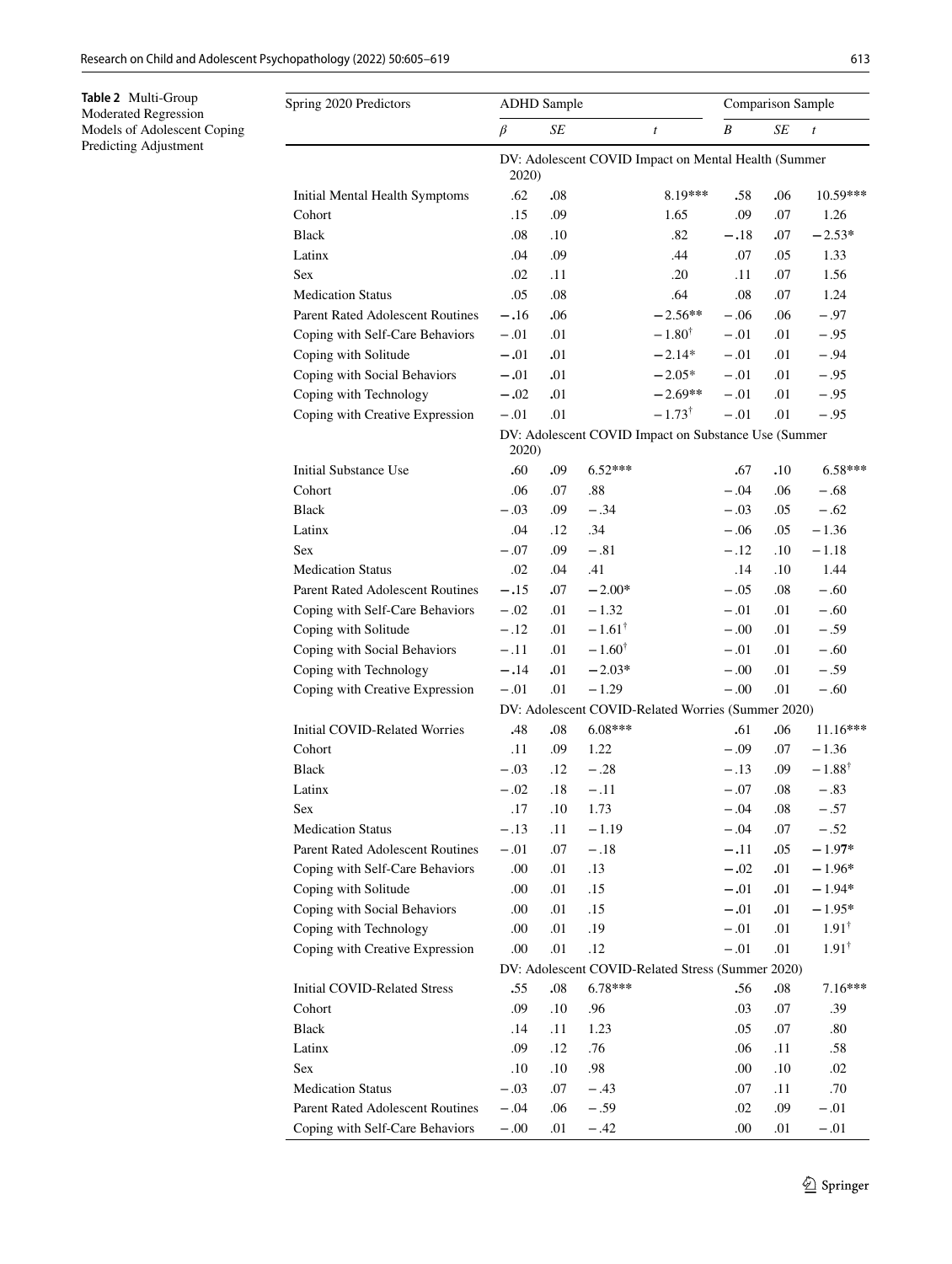| Table 2 (continued) | Spring 2020 Predictors          | <b>ADHD</b> Sample<br><b>Comparison Sample</b> |     |        |  |     |     |        |
|---------------------|---------------------------------|------------------------------------------------|-----|--------|--|-----|-----|--------|
|                     |                                 |                                                | SЕ  |        |  | B   | SE  |        |
|                     | Coping with Solitude            | $-.00$                                         | .01 | $-.50$ |  | .00 | .01 | $-.01$ |
|                     | Coping with Social Behaviors    | $-.00$                                         | .01 | $-.48$ |  | .00 | .01 | $-.01$ |
|                     | Coping with Technology          | $-.00$                                         | .01 | $-.63$ |  | .00 | .01 | $-.01$ |
|                     | Coping with Creative Expression | $-.00$                                         | .01 | $-.40$ |  | .00 | .01 | $-.01$ |

Medication status (0 = not medicated, 1 = on medication).<sup> $\dagger$ </sup> $p$  < .10, \* $p$  < .05, \*\* $p$  < .01 \*\*\* $p$  < .001

without ADHD. Overall, these variables predicted 30% of the variance in worries about COVID-19 for adolescents with ADHD and 47% of the variance for adolescents without ADHD. None of the coping behaviors or routines predictors were signifcant in the model predicting COVID-related stress for adolescents with or without ADHD.

# **Discussion**

This study used a prospective longitudinal design to examine changes in adjustment to the COVID-19 pandemic across mental health symptoms, stress, worry, and substance use among adolescents with and without ADHD using data collected during initial stay-at-home orders in the spring

<span id="page-9-0"></span>**Fig. 1** Cross-lagged Path Model Examining Bidirectional Efects Between Coping and Adjustment. Standardized parameter estimates are reported. Non-signifcant and covariate parameters remain in the model but not are not displayed in the figure. Path coefficients without parentheses are for ADHD sample; path coefficients in parentheses are for non-ADHD comparison sample. † *p*<.10 \**p*<.05. \*\* *p*<.01. *\*\*\*p*<.001



*Note*. Standardized parameter estimates are reported. Non-significant and covariate parameters remain in the model but not are not displayed in the figure. Path coefficients without parentheses are for ADHD sample; path coefficients in parentheses are for non-ADHD comparison sample.  $\frac{1}{p}$  < .10  $\frac{1}{p}$  < .05.  $\frac{1}{p}$  × .01.  $\frac{1}{p}$  × .001.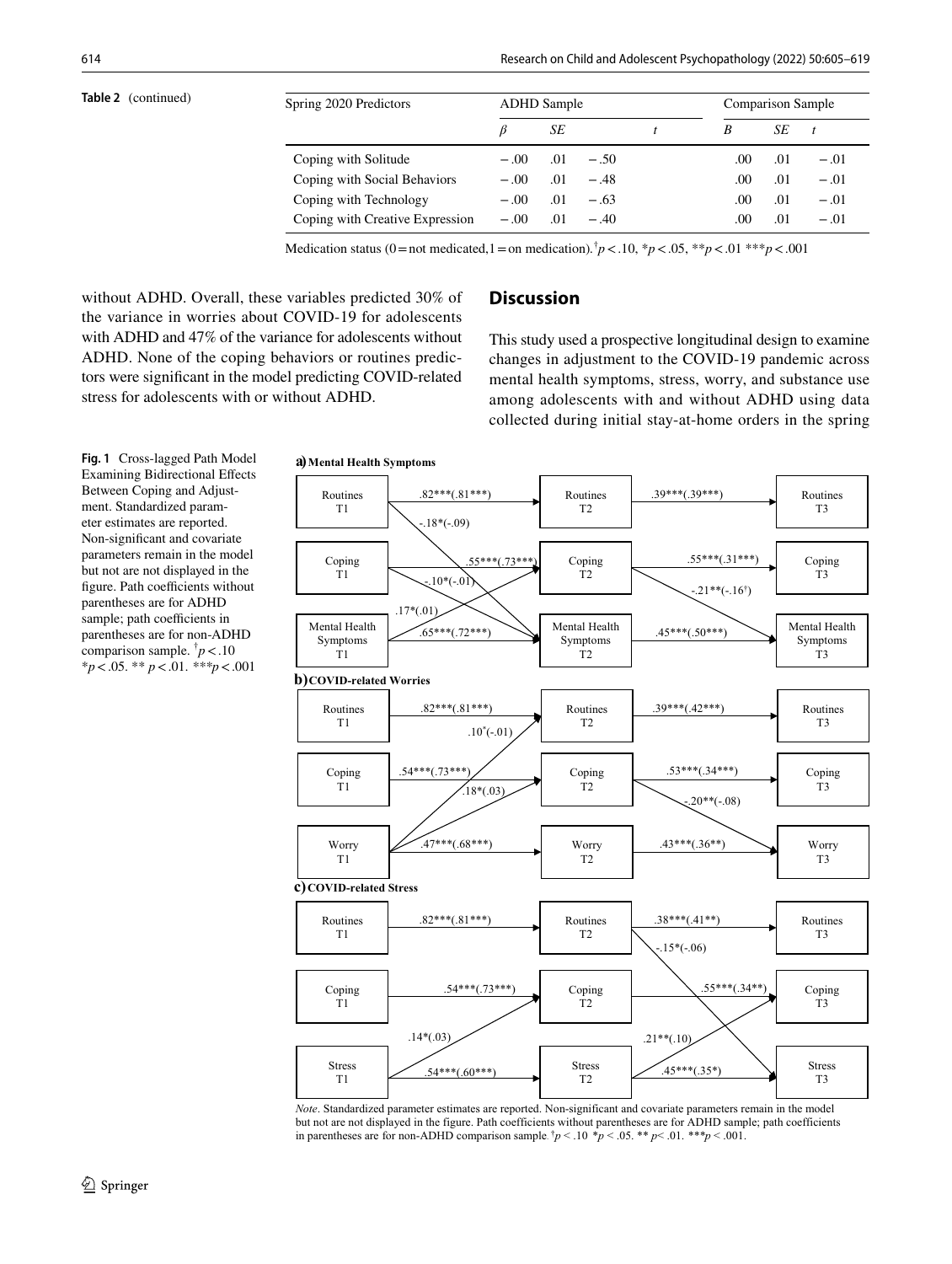

*Note*. Standardized parameter estimates are reported. Non-significant and covariate parameters remain in the model but not are not displayed in the figure. Path coefficients without parentheses are for ADHD sample; path coefficients in parentheses are for non-ADHD comparison sample.

† *p*<.10. \**p*<.05. \*\**p*<.01. *\*\*\*p*<.001

<span id="page-10-0"></span>**Fig. 2** Cross-lagged Path Model Examining Bidirectional Efects between Coping and Substance Use. Standardized parameter estimates are reported. Non-signifcant and covariate parameters remain in the model but not are not displayed in the figure. Path coefficients

United States (May/June), as well as during the summer (July/August), and fall (October/November) 2020. Overall, our fndings suggest mixed patterns of adjustment such that the pandemic may not have incurred uniformly maladaptive responses. Adolescents' stress and worry about COVID-19 was highest in spring 2020 and decreased in the summer and fall 2020, whereas mean levels of mental health symptoms and substance use were fairly stable throughout the COVID-19 timepoints. It is possible the pandemic had a positive impact in these domains for some adolescents by bufering against increased risk for mental health and substance use patterns typically observed in adolescence. Adolescents with ADHD experienced greater mental health symptoms and more frequent substance use, whereas adolescents without ADHD experienced greater stress about the pandemic and COVID-19-related worry.

Positive coping strategies were found to be a buffer for all four of the domains of adjustment examined. Initial levels of adolescent stress, worries about COVID-19, and mental health symptoms predicted increases in coping behaviors and use of routines, which in turn predicted decreased mental health symptoms, worry, and stress, only for adolescents with ADHD. Results highlight coping behaviors and routines were especially critical for individuals with ADHD during spring, summer, and fall 2020. These fndings have important clinical implications for promoting adjustment and preventing negative mental health outcomes for this atrisk clinical population during this pandemic and for future chronic stressors.

Our fndings that adolescents with ADHD engaged in less adaptive coping behaviors and routines throughout the without parentheses are for ADHD sample; path coefficients in parentheses are for non-ADHD comparison sample.  $\frac{1}{p}$  < .10.  $\frac{k}{p}$  < .05. \*\**p*<.01. *\*\*\*p*<.001

COVID-19 pandemic extend prior research suggesting that youth with ADHD on average engage with more maladaptive and less fexible coping behaviors (e.g. Babb et al., [2010](#page-13-17)), and that adolescents with ADHD engaged in less routines during the COVID-19 stay-at-home orders (Becker et al., [2020](#page-13-2)). To date only one study has examined the role of routines in the outcomes of adolescents with ADHD during the COVID-19 pandemic; specifcally, Becker and colleagues ([2020](#page-13-2)) linked fewer routines to more remote learning diffculties. Similarly, only two studies have examined coping/ emotion regulation behaviors among youth with ADHD during the COVID-19 pandemic (Breaux et al., [2021a](#page-13-0); McFayden et al., [2021](#page-14-12)). None of these prior studies simultaneously examined coping and routines as predictors of adjustment during the pandemic, and none examined specifc coping behaviors (i.e. looking at adaptive coping and emotion regulation abilities as composites). Further, the present study is the frst to examine substance use among youth with ADHD during the COVID-19 pandemic. Although similar rates of substance use were reported among adolescents with or without ADHD prior to COVID  $(d=0.13)$ , adolescents with ADHD reported higher levels of substance use than their peers without ADHD in the spring and summer during COVID-19  $(d_s = 0.22 - 0.35)$ . This is consistent with findings that ADHD symptoms are associated with increased smoking, alcohol, and marijuana use during periods of increased risk or stress during adolescence (e.g. transition to high school or college; Dvorsky & Langberg, [2016;](#page-13-10) Vitulano et al., [2014\)](#page-14-20). Together, the fndings from our study and prior research suggest that adolescents with ADHD are particularly at-risk for poor adjustment to chronic stressors, such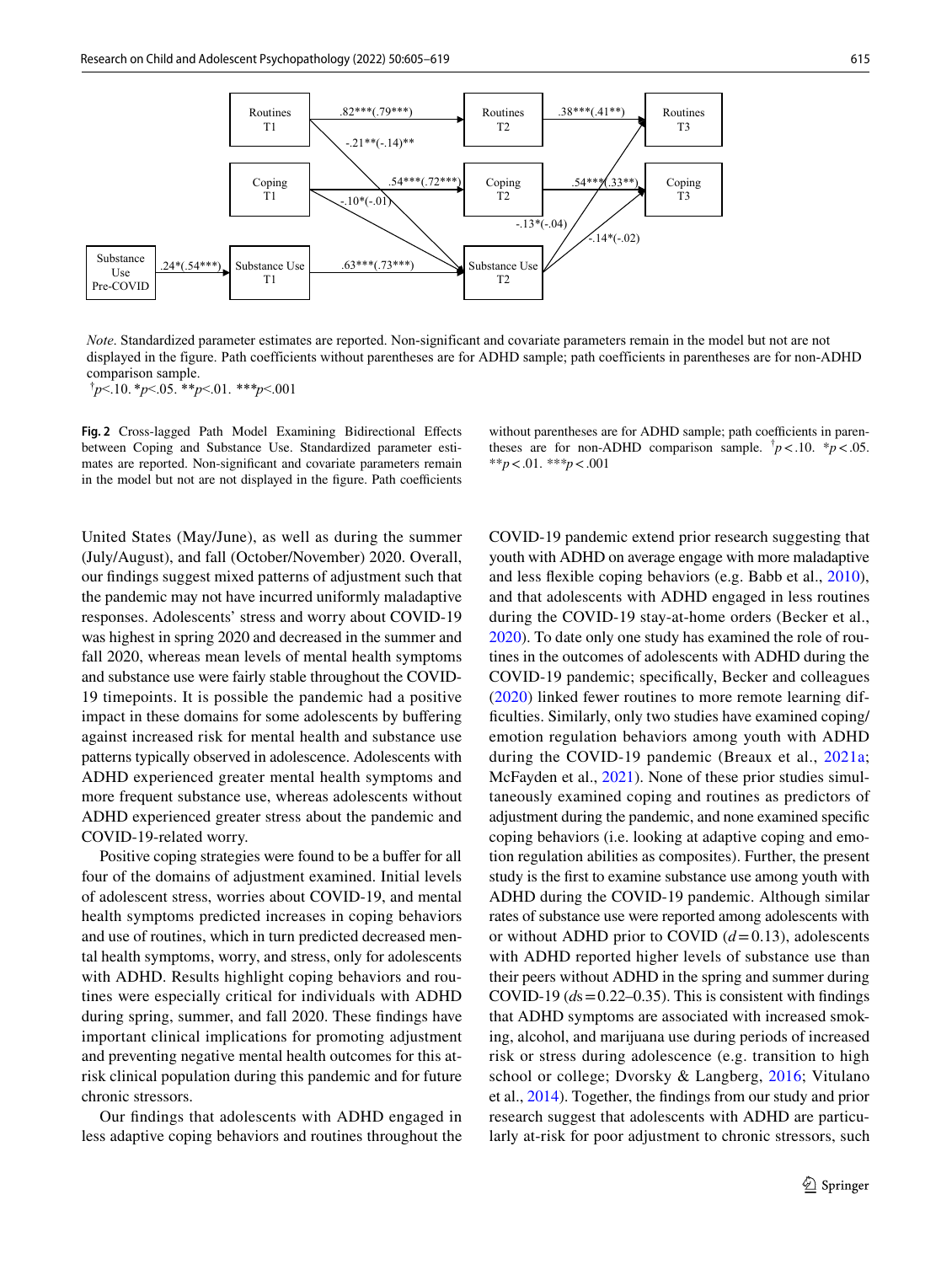as the COVID-19 pandemic, and efforts to promote adaptive coping and consistent routines could promote resilience in these at-risk youth.

Compared to their peers without ADHD, adolescents with ADHD reported fewer worries about being infected or their health being infuenced by COVID-19. This decreased concern or worry among adolescents with ADHD is in stark contrast to emerging evidence indicating that adults with ADHD are more likely to contract COVID-19 and, subsequently, to be at risk for more severe symptoms and outcomes (Wang et al., [2021](#page-14-21)). Further individuals with ADHD are also more likely to have limited or poorer access to healthcare and to have co-occurring physical conditions (e.g. obesity, sleep disturbances; Avila et al., [2015;](#page-13-18) Molina & Pelham, [2014\)](#page-14-22) that are associated with risk for contracting COVID-19 and infection-related outcomes. Moreover, ADHD symptoms have been associated with poorer adherence to COVID-19 preventative measures (e.g. social distancing, mask wearing, personal hygiene; Pollak et al., [2020\)](#page-14-23). ADHD is also associated with increased health risk behaviors such as smoking, substance use, unhealthy food consumption, and driving risks (Barkley,  $2015$ ; Molina & Pelham,  $2014$ ). Difficulties in regulating attention and behavior alongside executive function difficulties (i.e. inhibition, working memory, planning) and disruptions in reward processing (i.e. temporal discounting, reward sensitivity) are consistently identifed as mechanisms of ADHD-related health risk behavior (Barkley, [2015;](#page-13-3) Molina & Pelham, [2014\)](#page-14-22). Decision theory-based studies posit these cognitive systems lead to difficulty in calculating risks, deficit feedback processing, and decreased risk perception, resulting in suboptimal decision making among individuals with ADHD (Pollak et al., [2019\)](#page-14-24). Given this, it is not surprising that adolescents with ADHD may underestimate the gravity of the pandemic and experience less worry about infection and have less concern about the potential health impact of COVID-19.

Adolescents with ADHD also did not experience greater stress about COVID-19 restrictions and changes in familial and social contact compared to adolescents without ADHD. This is somewhat surprising given the potential for pandemic-related shifts (e.g. lack of structure, decreased physical contact with peers, fnancial hardships) to increase stress, as well as exacerbate ADHD symptoms and associated impairment, among adolescents with ADHD (Bobo et al., [2020;](#page-13-4) Breaux et al., [2021a](#page-13-0); Sibley et al., [2021\)](#page-14-7). Interestingly, in the present study, increased stress predicted subsequent increases in coping behaviors, such that the presence of stress motivated engagement in healthy coping behaviors but only for adolescents with ADHD. There is growing evidence supporting the assertion that adolescents with ADHD may experience certain positive impacts from COVID-19 (e.g. increased fexibility, time with family, decreased exposure to negative peer interactions at school), despite increased risks and negative impacts (Breaux et al., [2021b](#page-13-8)). It could be that these and other perceived benefts of the pandemic may play a role in the amount of perceived stress experienced by adolescents with ADHD.

Interestingly, for adolescents with ADHD, higher initial levels of stress, worry, and mental health symptoms were associated with increased use of coping behaviors later during the COVID-19 pandemic timepoints. Despite previous research suggesting that families of youth with ADHD may have more difficulties maintaining routines during the COVID-19 pandemic (Roy et al., [2021](#page-14-2)), it may be that those with higher levels of stress from COVID-19, worries about COVID-19, and/or mental health symptoms were more motivated to engage in routines or coping behaviors in an effort to combat the negative effects of COVID-19. Specifically, these adolescents with ADHD may have anticipated how the pandemic would adversely affect them, compared to adolescents without mental health concerns, and were more likely to engage in coping behaviors. Other contextual factors coinciding with the timing of assessment not measured in this study (e.g. timing of the school year, exams) may have impacted adolescents' perceived stress. It is also possible that parents of adolescents with ADHD observed negative impacts and facilitated or otherwise supported their adolescent to engage in more coping behaviors. Research in normative adolescent samples examining coping during the pandemic has shown beneficial effects of regular communication with family and friends via video calls, pleasurable and new activities, having a routine (e.g. scheduled times for eating and sleeping), and increased physical activity being identifed as useful for combating negative efects and increasing well-being (Pigaiani et al., [2020](#page-14-25)). Taken together, these results highlight the importance of coping behaviors as a means of managing emotions during COVID-19.

When examining specifc domains of coping, we found that adolescents with ADHD who engaged in coping with technology and social coping had decreased mental health symptoms and substance use. Coping with solitary activities was also associated with decreased mental health severity for adolescents with ADHD, whereas social coping was associated with decreased worry about COVID-19 for adolescents without ADHD. Despite potential negative infuences of social media on adolescent well-being and mental health, there is research to suggest that social media use has positive infuences on sense of belonging and psychosocial well-being (Allen et al., [2014](#page-13-19)). It may be that the social connectedness that comes from playing video games (i.e. technology coping) or talking with friends (i.e. social coping) acts as a bufer against mental health symptoms associated with the pandemic. This is consistent with research by Cauberghe and colleagues ([2020](#page-13-20)), who found adolescents used social media to actively cope with COVID-19 relieved stress and anxiety, which in turn increased feelings of happiness. This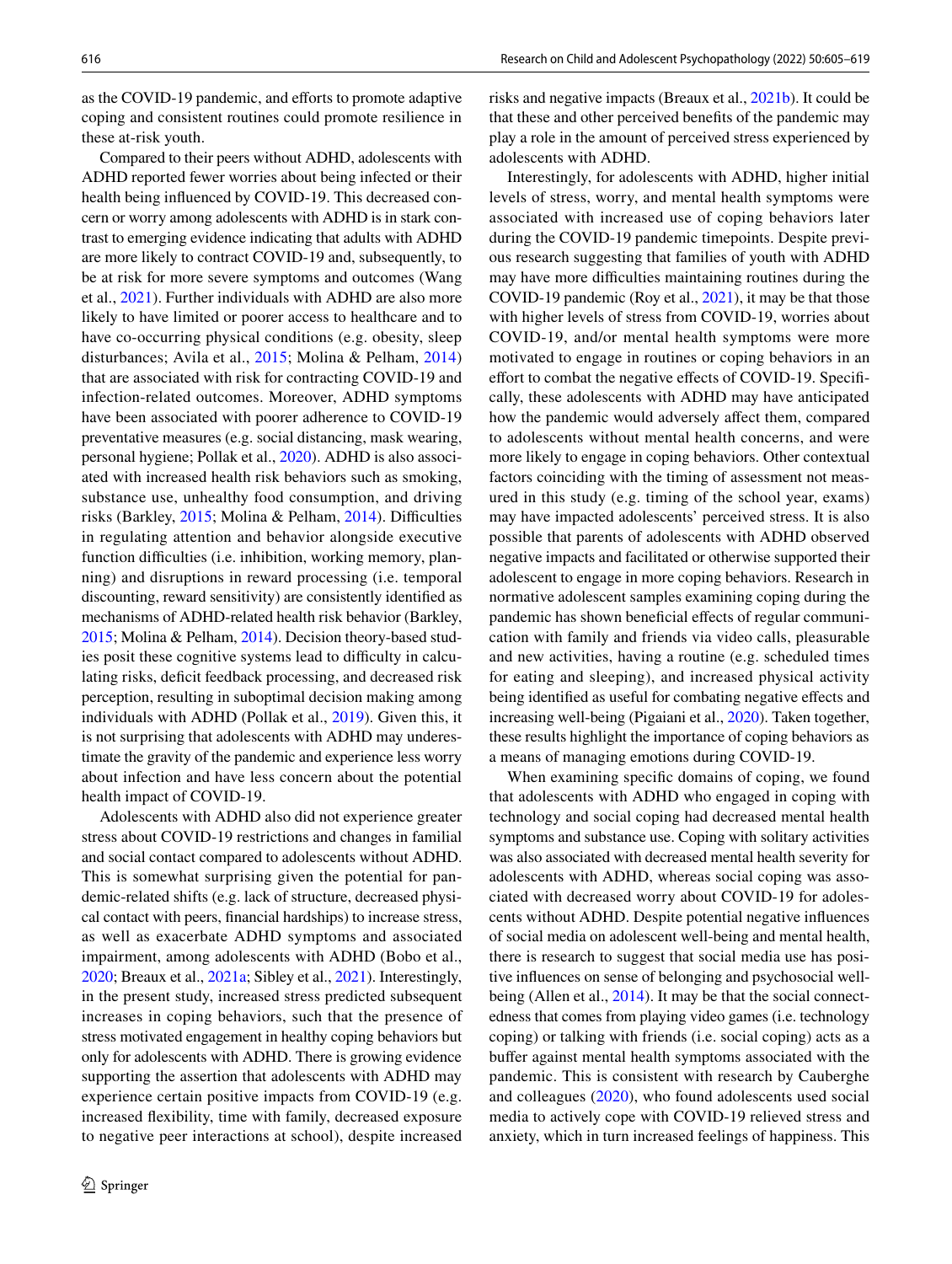association may be especially crucial for adolescents with ADHD, who are more likely to experience mental health difficulties associated with the COVID-19 pandemic (Breaux et al., [2021a](#page-13-0)).

Despite strengths of the current study, including examining risk and protective factors across multiple timepoints during the COVID-19 pandemic, there are several noteworthy limitations. First, we addressed our study aims using a relatively modest sample size of 238 adolescents  $(n=118$  with ADHD), however this sample was not suffcient for simultaneously analyzing these outcomes in a multivariate model, which may capture potential relations among various adjustment outcomes (e.g. mental health impact and substance use). Future research with larger samples is needed to replicate these fndings and expand our understanding of adolescents' response to stress and the interrelation between and within coping and adjustment over time. Further, our predominantly White sample of adolescents prevents generalizability of fndings to diverse racial/ethnic groups. This is critically important as our study found that adolescents identifying as Black reported greater mental health symptom severity, consistent with research documenting the heightened stress and mental health impact of COVID-19 for Black Americans (e.g. CDC, [2020](#page-13-21)). Although it would be premature to draw frm conclusions given the small number of Black adolescents in our study, it is important to acknowledge that the higher level of mental health symptom severity among adolescents identifying as Black was during the summer 2020 timepoint which coincides with the substantial social unrest simultaneously occurring in the United States. Future research should incorporate larger, more racially diverse samples to more fully understand the impact of COVID-19 on adolescents' functioning. Additionally, although families who continued to participate across the COVID-19 study timepoints did not difer from the initial sample on demographic characteristics, ADHD symptoms or impairment, it is possible that these families had overall better adjustment and less distress before and during COVID-19. Moreover, this study included adolescents with Combined and Inattentive ADHD Presentations, but was underpowered to examine presentation as a predictor, and future research should consider potential diferences presentations of ADHD for coping and adjustment. Of note, the measure used for assessing adolescents' use of various coping strategies (CASPE), was developed during the pandemic and psychometrics for this tool are not yet available. Further, with the exception of parent ratings of adolescents' routines, our measures of mental health, COVID-related worries and stress, substance abuse, and coping behaviors relied on adolescents' self-report, and future work should consider other parentreported domains of adjustment relevant to ADHD such as oppositional behavior, school performance, as well as global functioning. Finally, although our study captured risk and protective factors for the impact of COVID-19 on adolescents across several months of the pandemic, it is unclear how adjustment and coping will unfold as the pandemic draws on and measures are less restrictive, including return to in-person school. An important next step will be testing whether risk and protective factors, particularly adherence to routines and coping behaviors, predict adolescents' long-term mental health outcomes and overall adjustment. In particular, it will be important to examine whether changes in adjustment persist over time, whether mental health symptoms and substance use continue to increase or return to pre-COVID-19 levels as the pandemic continues and ultimately passes. It is also possible that adolescents' substance use patterns were limited by the context of pandemic itself (e.g. stay at home orders, reduced social interactions), which could shift as restrictions end. Determining whether COVID-19-related changes in functioning predict other negative outcomes (e.g. school engagement, social relationships, family functioning) in the future is also important.

This is the frst study to our knowledge to prospectively examine changes in adolescent coping and adjustment during the COVID-19 pandemic. The fndings shed light on potential diferential impacts of the pandemic for adolescents with and without ADHD across multiple adjustment outcomes. The use of positive coping strategies and consistent routines uniquely bufered against risk for maladjustment only in adolescents with ADHD. This study underscores the importance of utilizing routines at the start of a new stressor or abrupt disruption to daily life. These fndings have important clinical and public policy relevance for parents and schools, who may wish to prioritize keeping schedules as consistent as possible to promote healthy adjustment. This contrasts with current practices in many communities where repeated cycles of school closures and re-openings have fuctuated schedules based on community positivity rates, in some places multiple times throughout the school year, and disrupting schedules and routines for youth and families. Clinicians should prioritize facilitating routines and enhancing healthy coping behaviors when treating adolescents during the pandemic and future chronic stressors.

**Supplementary Information** The online version contains supplementary material available at<https://doi.org/10.1007/s10802-021-00857-2>.

**Authors' Contributions** SB, JL, RB, and MD contributed to the study conception and design. Material preparation and data collection were performed by SB, RB, and CC. Analyses and interpretations of the data were performed by MD with input from RB and SB. MD led the coordination and drafting of the manuscript. RB, CC, JF, CG, and AS helped to draft the discussion and provided revisions on the manuscript. SB, ES, and JL provided revisions in the drafting of the manuscript. All authors read and approved the fnal manuscript.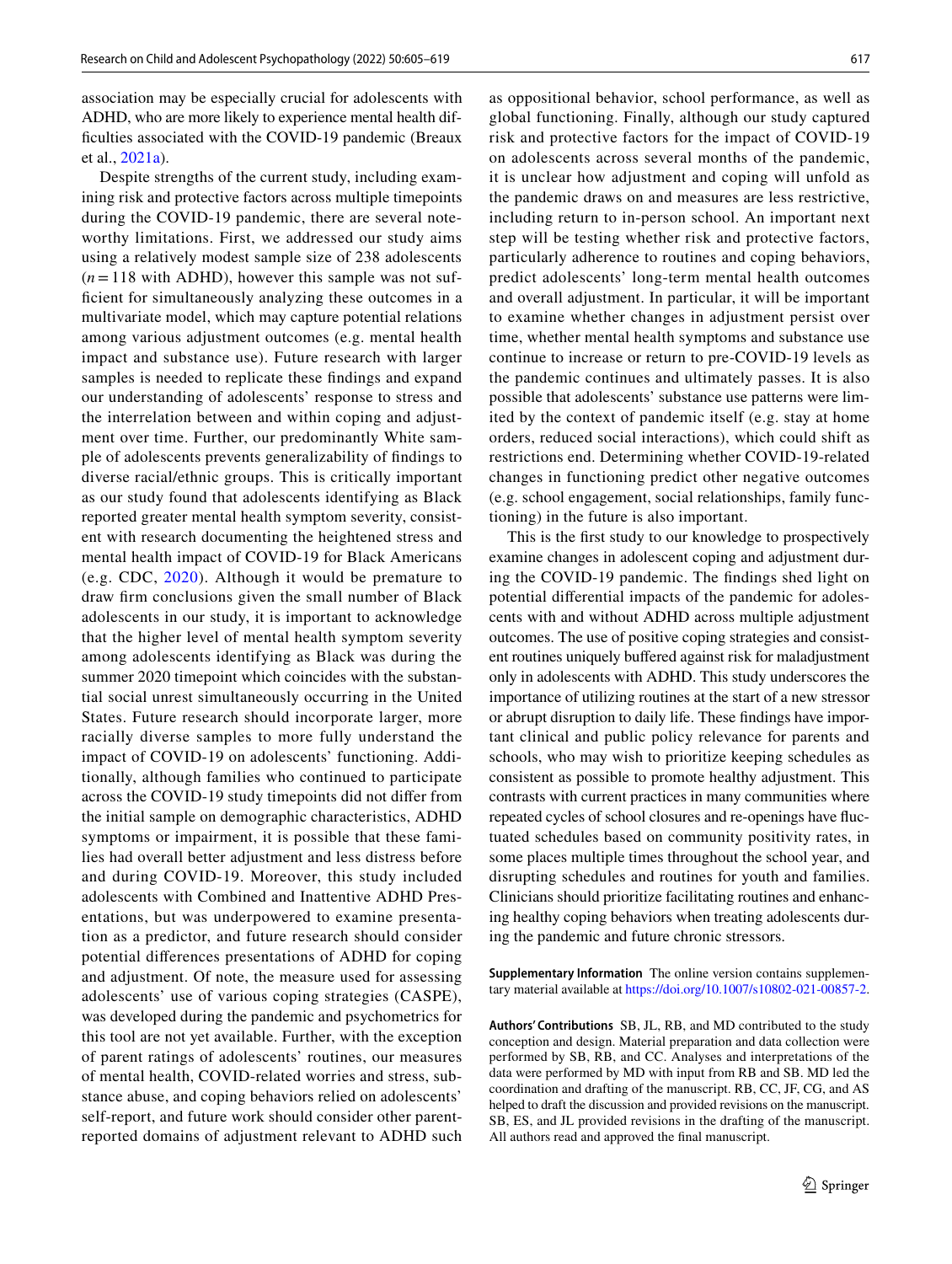**Funding** This research was supported by a Research Innovation/Pilot award from the Cincinnati Children's Research Foundation (CCRF) and the Virginia Tech COVID-19 Rapid Response Seed Fund, and includes pre-COVID data from and participants previously recruited as part of research supported by award number R305A160126 from the Institute of Education Sciences (IES), U.S. Department of Education. Stephen Becker and Melissa Dvorsky are supported by grants from the National Institute of Mental Health (NIMH; MD: K23MH122839; SB: K23MH108603). The content is solely the responsibility of the authors and does not necessarily represent the official views of the CCRF, Virginia Tech, IES, or NIMH.

**Data Availability** Data used in the current manuscript is available from the senior author, Stephen Becker, Ph.D., upon request and execution of a data sharing agreement.

**Code Availability** Mplus syntax used in the growth mixture modeling analyses is available from the frst author, Melissa Dvorsky, upon request.

## **Declarations**

**Conflict of interest** The authors declare that they have no confict of interest.

**Research Involving Human Participants** All procedures performed in studies involving human participants were in accordance with the ethical standards of the institutional and/or national research committee and with the 1964 Helsinki declaration and its later amendments and comparable ethical standards.

**Informed Consent** Written informed consent was obtained from the parents, and verbal or written (ages 11 and up) was obtained from the adolescents.

# **References**

- <span id="page-13-19"></span>Allen, K. A., Ryan, T., Gray, D., McInerney, D., & Waters, L. (2014). Social media use and social connectedness in adolescents: The positives and the potential pitfalls. *Educational and Developmental Psychologist, 31*(1), 18–31.
- <span id="page-13-18"></span>Avila, C., Holloway, A. C., Hahn, M. K., Morrison, K., Restivo, M., Anglin, R., & Taylor, V. (2015). An overview of links between obesity and mental health. *Current Obesity Reports, 4*, 303–310.
- <span id="page-13-17"></span>Babb, K., Levine, L., & Arseneault, J. (2010). Shifting gears: Coping fexibility in children with and without ADHD. *International Journal of Behavioral Development, 34*(1), 10–23.
- <span id="page-13-3"></span>Barkley, R. A. (2015). *Attention-deficit/hyperactivity disorder: A handbook for diagnosis and treatment*. Guilford.
- <span id="page-13-2"></span>Becker, S. P., Breaux, R., Cusick, C., Dvorsky, M. R., Marsh, N., Sciberras, E., & Langberg, J. M. (2020). Remote learning during COVID-19: Examining school practices, service continuation, and difficulties for adolescents with and without ADHD. *Journal of Adolescent Health, 67*, 769–777.
- <span id="page-13-14"></span>Becker, S. P., Langberg, J. M., Eadeh, H., Isaacson, P., & Bourchtein, E. (2019). Sleep and daytime sleepiness in adolescents with and without ADHD: Diferences across ratings, daily diary, and actigraphy. *Journal of Child Psychology & Psychiatry, 60*(9), 1021–1031.
- <span id="page-13-4"></span>Bobo, E., Lin, L., Acquaviva, E., Caci, H., Franc, N., Gamon, L.,... & Purper-Ouakil, D. (2020). How do children and adolescents with

Attention Deficit Hyperactivity Disorder (ADHD) experience lockdown during the COVID-19 outbreak? *Encephale, 46*(3S), S85–S92.

- <span id="page-13-8"></span>Breaux, R., Dvorsky, M. R., & Becker, S. P. (2021b). ADHD in COVID-19: Risk, resilience, and the rapid transition to telehealth. *ADHD Report, 29*, 1–10.
- <span id="page-13-0"></span>Breaux, R., Dvorsky, M. R., Marsh, N., Green, C. D., Cash, A., Shrof, D., Buchen, N., Langberg, J. M., & Becker, S. P. (2021). Prospective impact of COVID-19 on mental health functioning in adolescents with and without ADHD: Protective role of emotion regulation abilities. *Journal of Child Psychology & Psychiatry. Advanced Online.* <https://doi.org/10.1111/jcpp.13382>
- <span id="page-13-20"></span>Cauberghe, V., Van Wesenbeeck, I., De Jans, S., Hudders, L., & Ponnet, K. (2020). How adolescents use social media to cope with feelings of loneliness and anxiety during COVID-19 lockdown. *Cyberpsychology, Behavior, and Social Networking., 24*(4), 250–257.
- <span id="page-13-21"></span>Centers for Disease Control and Prevention. (2020). Mental Health - Household Pulse Survey - COVID-19. Available from: [https://](https://www.cdc.gov/nchs/covid19/pulse/mental-health.htm) [www.cdc.gov/nchs/covid19/pulse/mental-health.htm.](https://www.cdc.gov/nchs/covid19/pulse/mental-health.htm) Published June 17, 2020 [last accessed 3 March 2021]
- <span id="page-13-13"></span>DeJong, C. A., Verhagen, J., Pols, R., Verbrugge, C., & Baldacchino, A. (2020). Psychological impact of the acute COVID-19 period on patients with substance use disorders: We are all in this together. *Basic and Clinical Neuroscience, 11*(2), 207.
- <span id="page-13-5"></span>Dumas, T., Ellis, W., & Litt, D. (2020). What does adolescent substance use look like during the COVID-19 pandemic? Examining changes in frequency, social contexts, and pandemic-related predictors. *Journal of Adolescent Health, 67*(3), 354–361.
- <span id="page-13-9"></span>Dvorsky, M. R., Breaux, R., & Becker, S. P. (2020). Finding ordinary magic in extraordinary times: Child and adolescent resilience during the COVID-19 pandemic. *European Child & Adolescent Psychiatry*.<https://doi.org/10.1007/s00787-020-01583-8>
- <span id="page-13-10"></span>Dvorsky, M. R., & Langberg, J. M. (2016). A review of factors that promote resilience in youth with ADHD and ADHD symptoms. *Clinical Child and Family Psychology Review, 19*(4), 368–391. <https://doi.org/10.1007/s10567-016-0216-z>
- <span id="page-13-11"></span>Dvorsky, M. R., Langberg, J. M., Evans, S. W., & Becker, S. P. (2016). The protective effects of social factors on the academic functioning of adolescents with ADHD. *Journal of Clinical Child & Adolescent Psychology, 47*(5), 713–726. [https://doi.org/10.1080/](https://doi.org/10.1080/15374416.2016.1138406) [15374416.2016.1138406](https://doi.org/10.1080/15374416.2016.1138406).
- <span id="page-13-12"></span>Edwards, S., Rudaizky, D., Toner, M., & Chen, W. (2021). A Qualitative Study of Factors Perceived by Parents as Promoting Personal Recovery in Children and Young People with ADHD. *Advances in Neurodevelopmental Disorders, 5*(1), 102–115.
- <span id="page-13-1"></span>Ellis, W. E., Dumas, T., & Forbes, L. (2020). Physically isolated but socially connected: Psychological adjustment and stress among adolescents during the initial COVID-19 crisis. *Canadian Journal of Behavioural Science, 52*(3), 177–187.
- <span id="page-13-6"></span>Hawke, L. D., Barbic, S., Voineskos, A., Szatmari, P.,... & Henderson, J. (2020). Impacts of COVID-19 on youth mental health, substance use, and well-being: A rapid survey of clinical and community samples. *The Canadian Journal of Psychiatry, 65*(10), 701–709.
- <span id="page-13-16"></span>Ladouceur C. D. COVID-19 Adolescent Symptom and Psychological Experience Questionnaire (CASPE). Pittsburgh, PA: Author; 2020.
- <span id="page-13-15"></span>Langberg, J. M., Breaux, R. P., Cusick, C. N., Green, C. D., Smith, Z. R., Molitor, S. J., & Becker, S. P. (2019). Intraindividual variability of sleep/wake patterns in adolescents with and without ADHD. *Journal of Child Psychology & Psychiatry, 60*, 1219–1229.
- <span id="page-13-7"></span>Lee, S. S., Humphreys, K., Flory, K., Liu, R., & Glass, K. (2011). Prospective association of childhood ADHD and substance use and abuse/dependence: A meta-analytic review. *Clinical Psychology Review, 31*(3), 328–341.